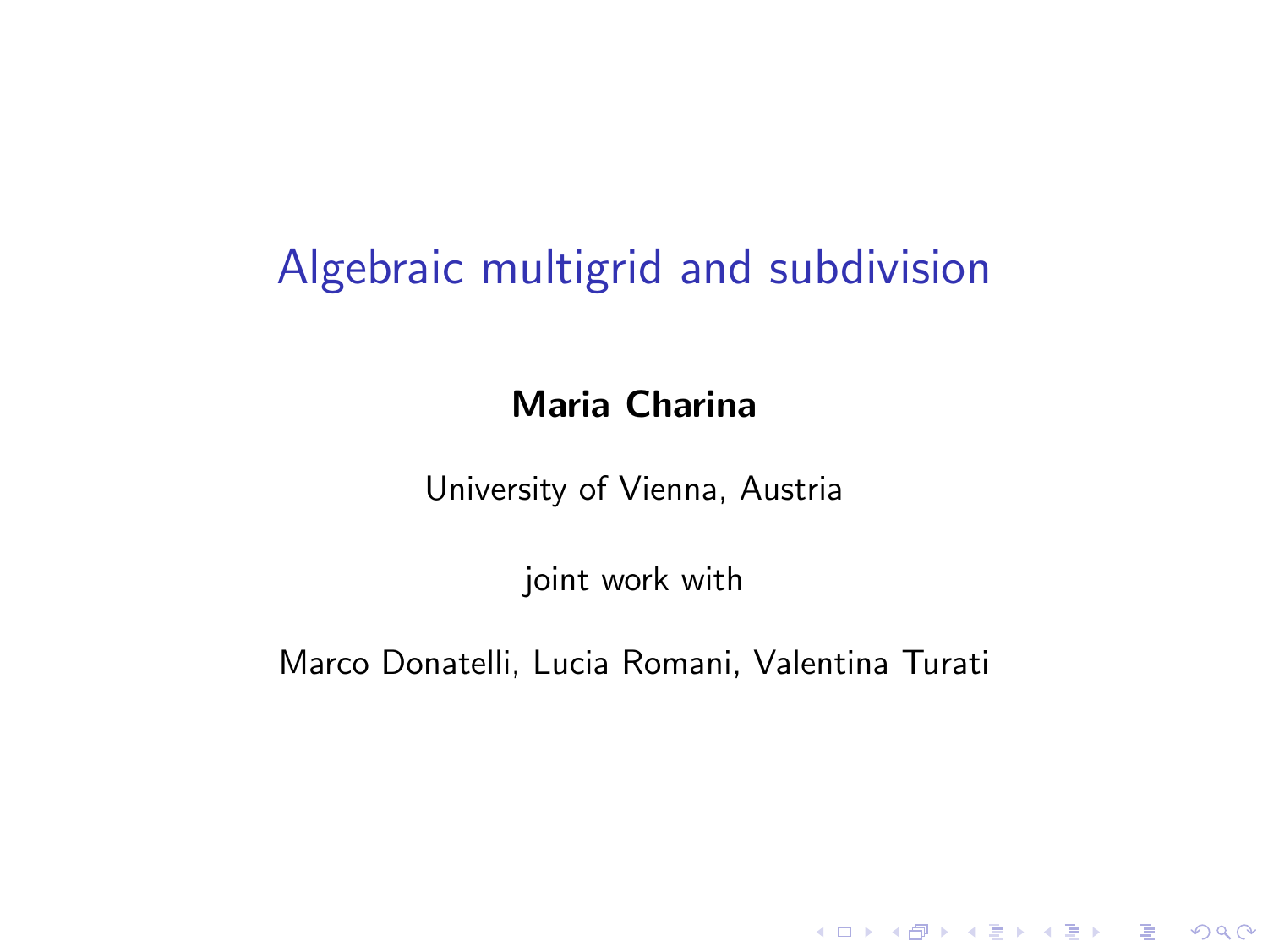# Algebraic multigrid

KOX KOX KEX KEX E 1990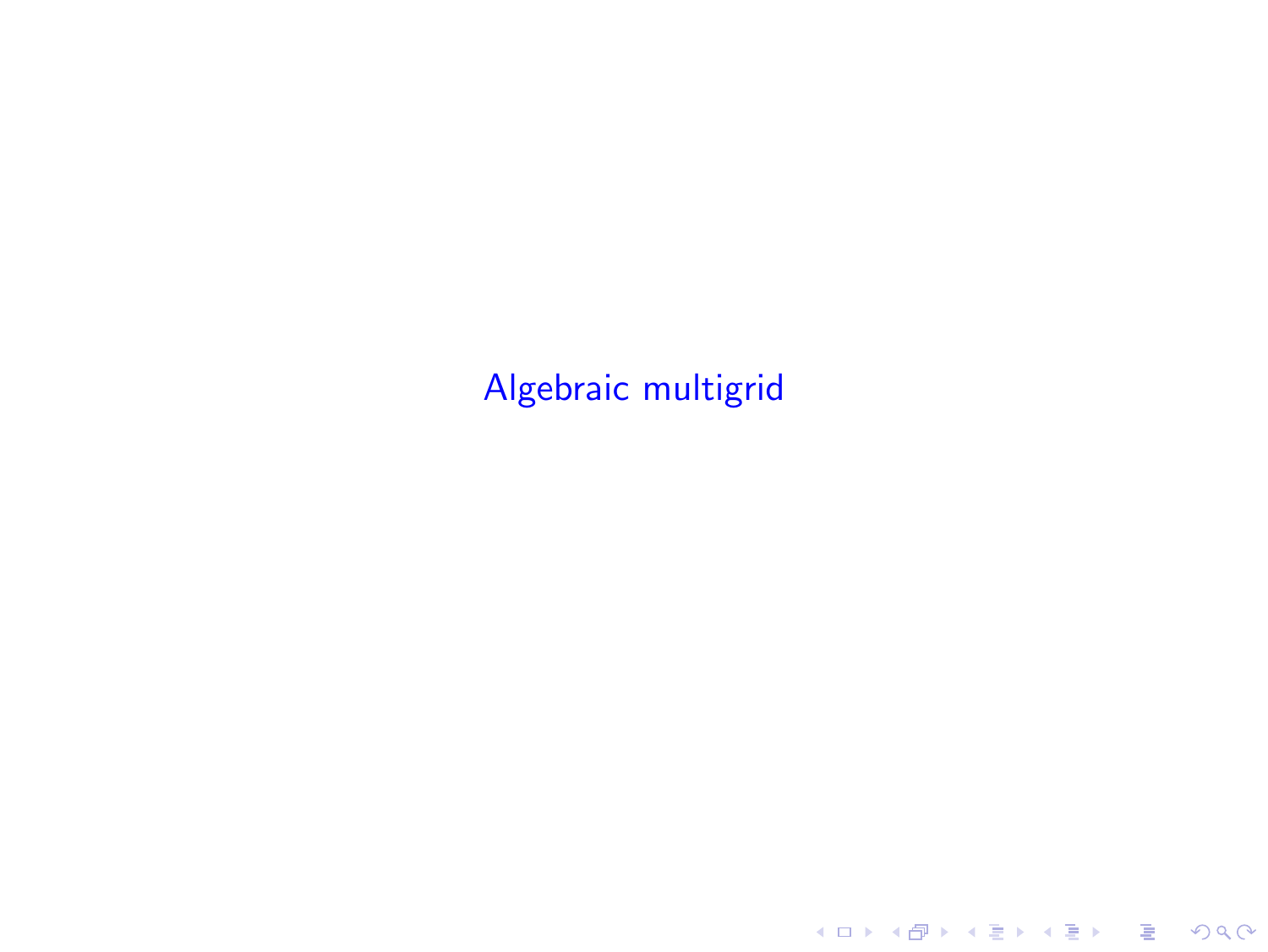Algebraic multigrid (Ruge, Stüben (1980-...)) is an iterative method for solving linear systems

$$
Ax = b, \quad A \in \mathbb{C}^{n \times n}, \quad b \in \mathbb{C}^n, \quad n \in \mathbb{N},
$$

with A symmetric, positive definite, sparse, and  $\lambda_{min}(A) \approx 0$ .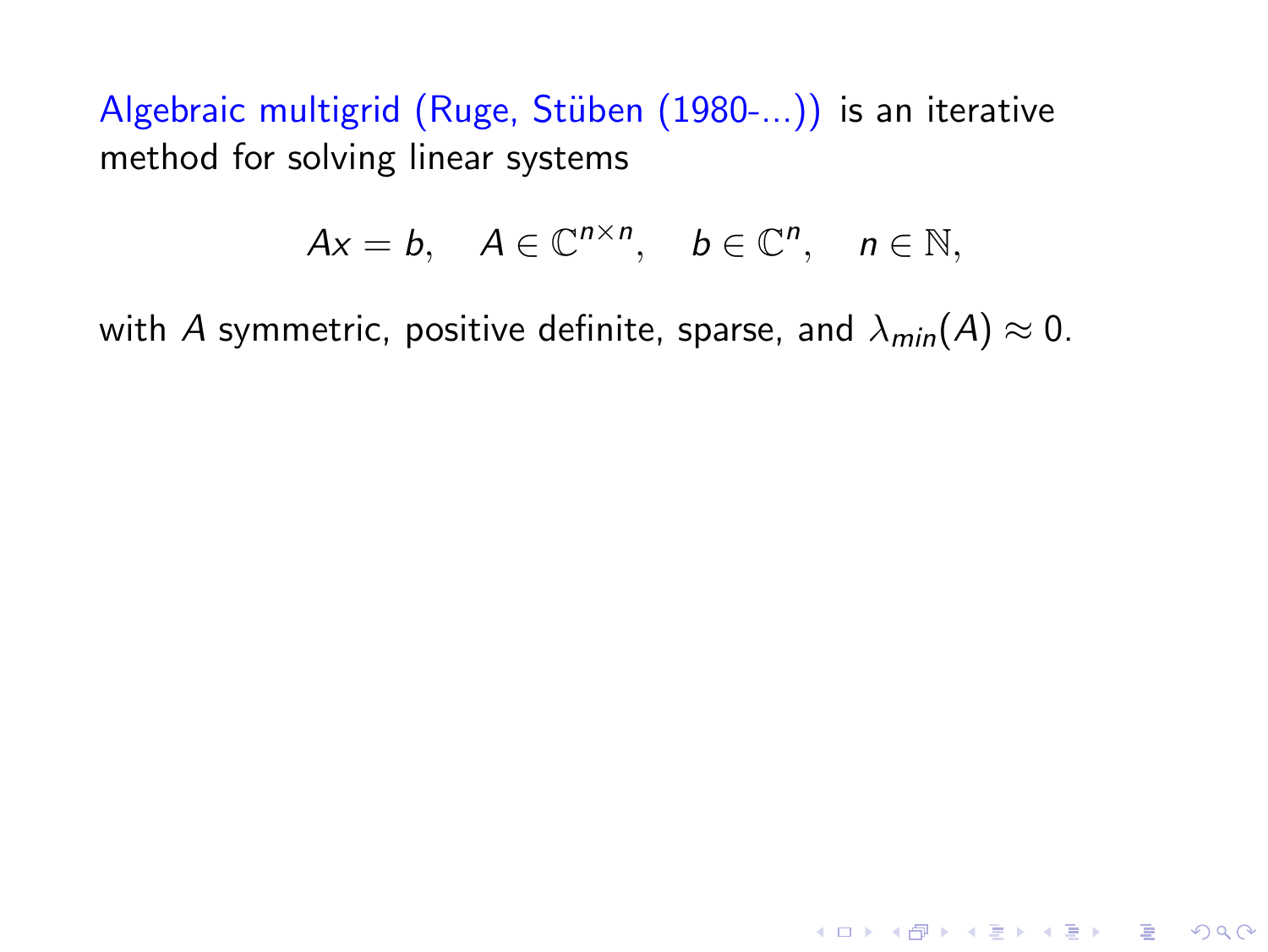Algebraic multigrid (Ruge, Stüben (1980-...)) is an iterative method for solving linear systems

$$
Ax = b, \quad A \in \mathbb{C}^{n \times n}, \quad b \in \mathbb{C}^n, \quad n \in \mathbb{N},
$$

with A symmetric, positive definite, sparse, and  $\lambda_{min}(A) \approx 0$ .

There are other capable iterative solvers, e.g.,  $\omega$ -Jacobi

$$
x^{[\ell+1]}=(I-\frac{\omega}{2}A)x^{[\ell]}+\frac{\omega}{2}b,\quad \ell\in\mathbb{N}_0,\quad 0<\omega\leq 1.
$$

Drawback of  $\omega$ -Jacobi: slow convergence. If  $\lambda_{min}(A) \approx 0$ , then

$$
\lambda_{\text{max}}(I-\frac{\omega}{2}A)\approx 1.
$$

**KORKAR KERKER DRAM**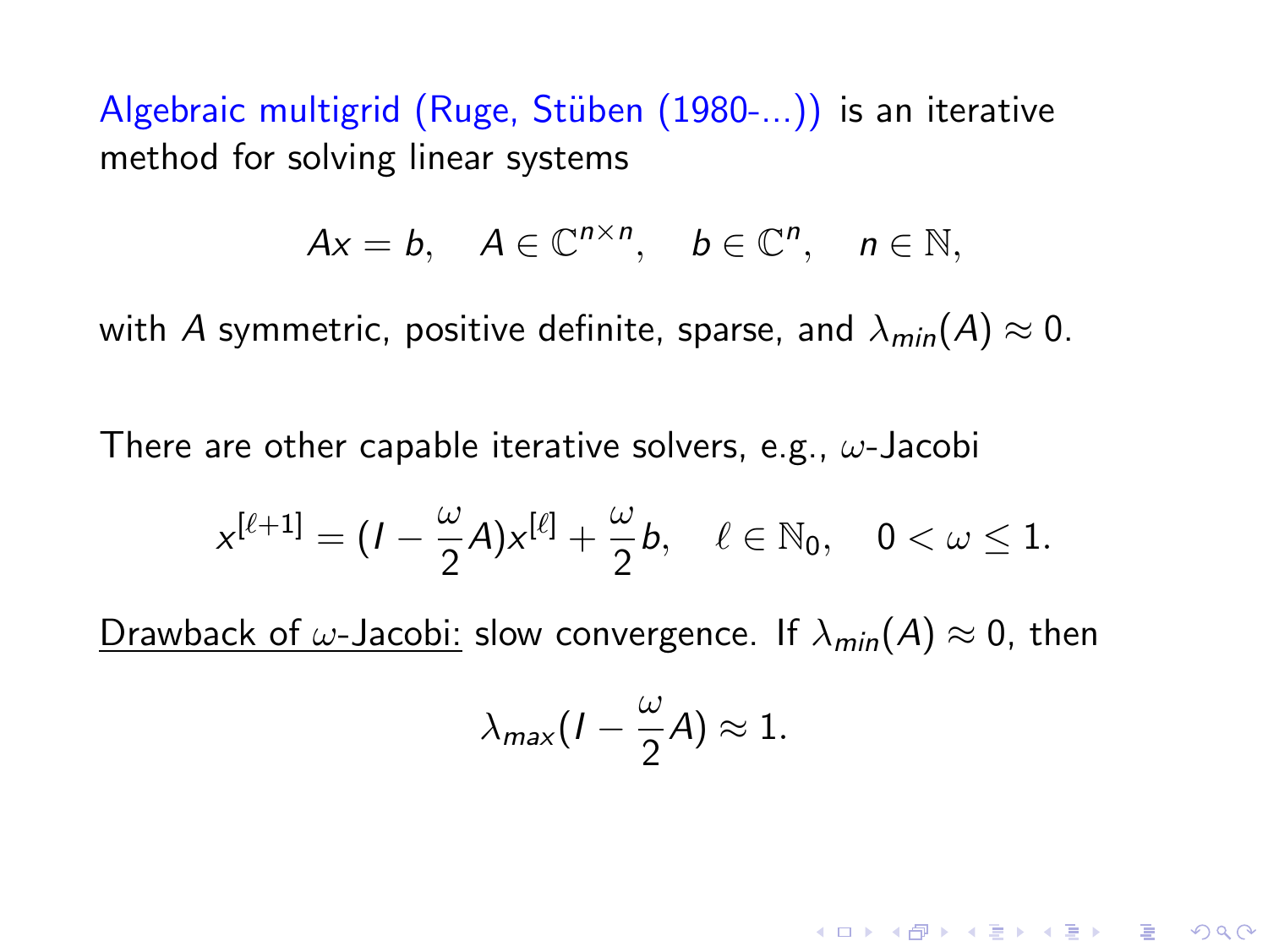

メロメ メ都 メメ きょ メモメ

- 1월 11

 $299$ 

Error of 
$$
\frac{1}{2}
$$
 - Jacobi

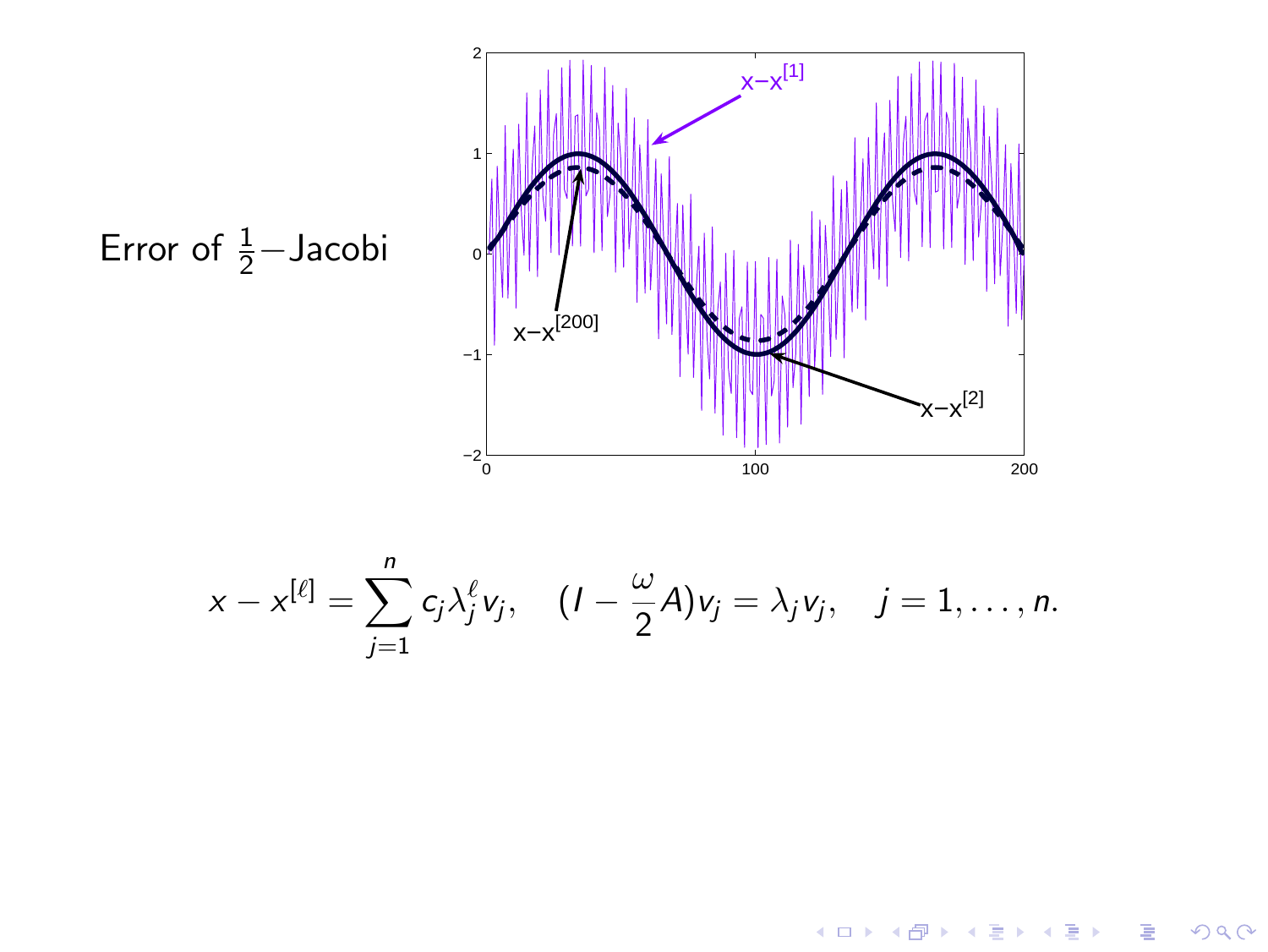

$$
x-x^{[\ell]}=\sum_{j=1}^n c_j\lambda_j^{\ell}v_j, \quad (1-\frac{\omega}{2}A)v_j=\lambda_jv_j, \quad j=1,\ldots,n.
$$

 $\triangleright$  Multigrid philosophy: keep the solver simple and accelerate its convergence by multilevel error correction

$$
x \approx x^{[2]} + e_1 + e_2 + \ldots + e_k, \quad k \leq \log(n).
$$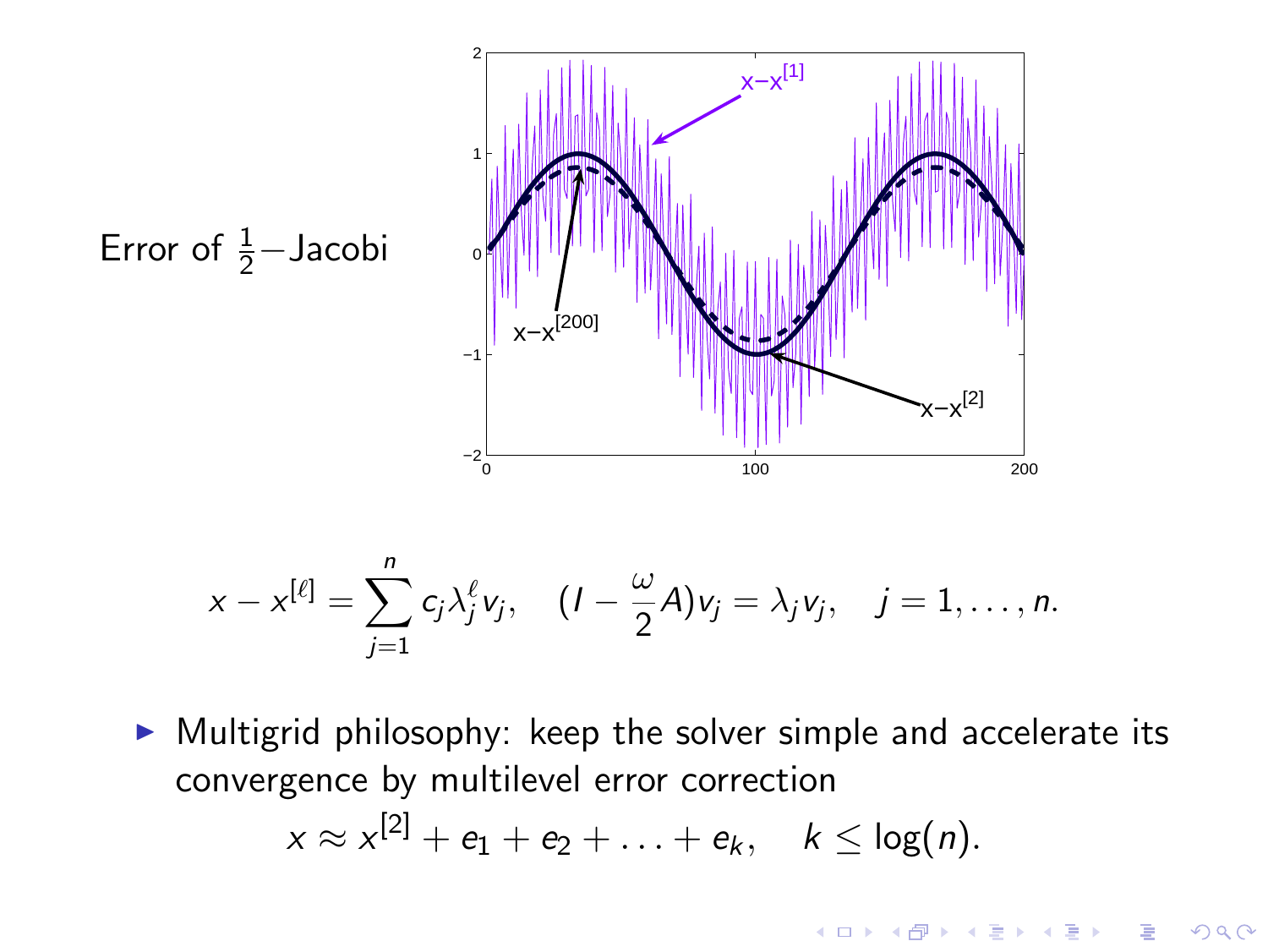## Oversimplified idea of multilevel error correction

$$
n=\frac{n}{2}+\frac{n}{4}+\frac{n}{8}+\ldots
$$

**K ロ ▶ K 레 ▶ K 로 ▶ K 로 ▶ - 로 - K 이 이 이 이**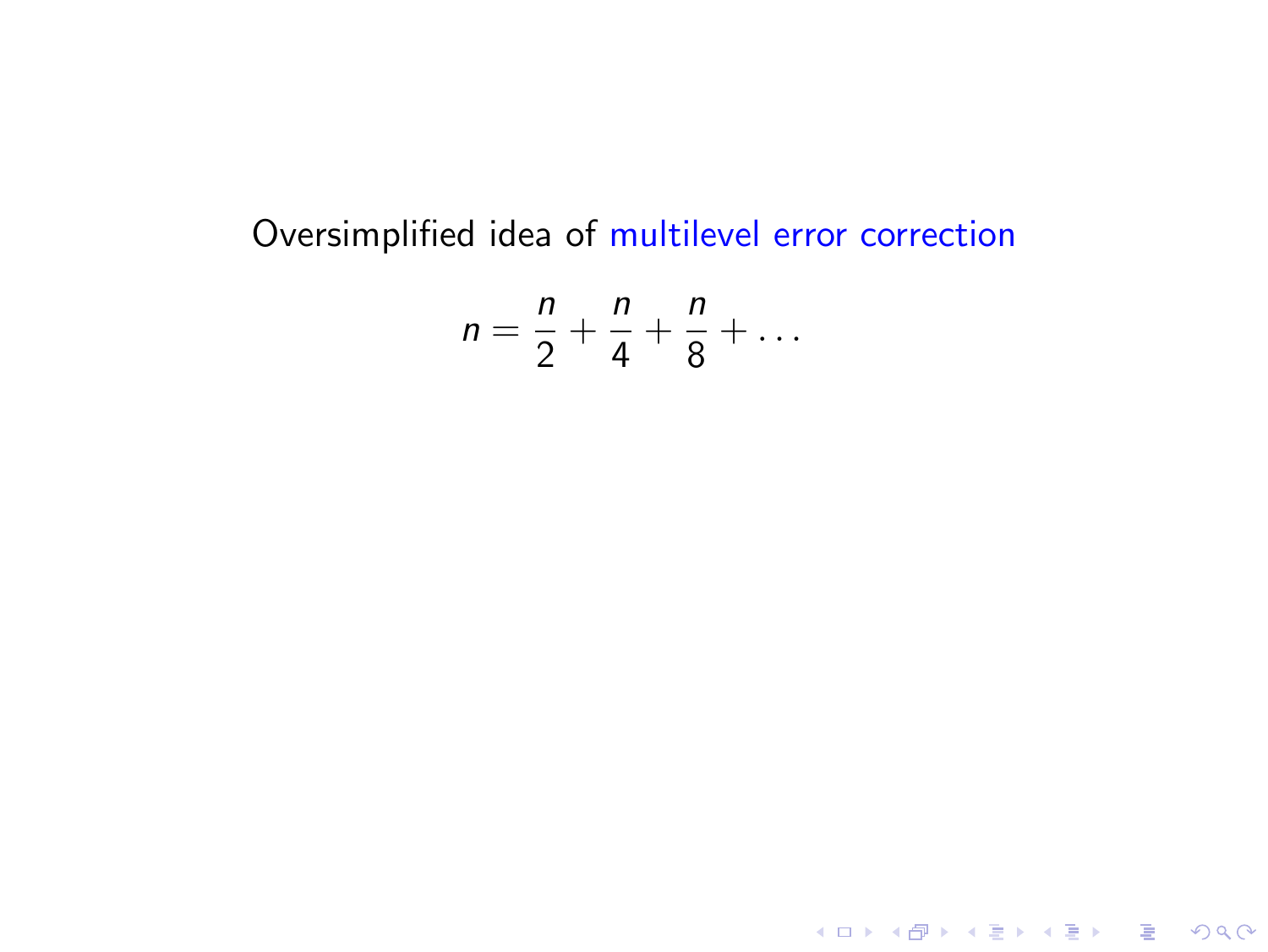#### Oversimplified idea of multilevel error correction

$$
n=\frac{n}{2}+\frac{n}{4}+\frac{n}{8}+\ldots
$$

allows us to compute

$$
x \approx x^{[2]} + e_1 + e_2 + \ldots + e_k, \quad k \leq \log(n),
$$

in  $O(n)$  computational steps.

K ロ ▶ K @ ▶ K 할 ▶ K 할 ▶ | 할 | ⊙Q @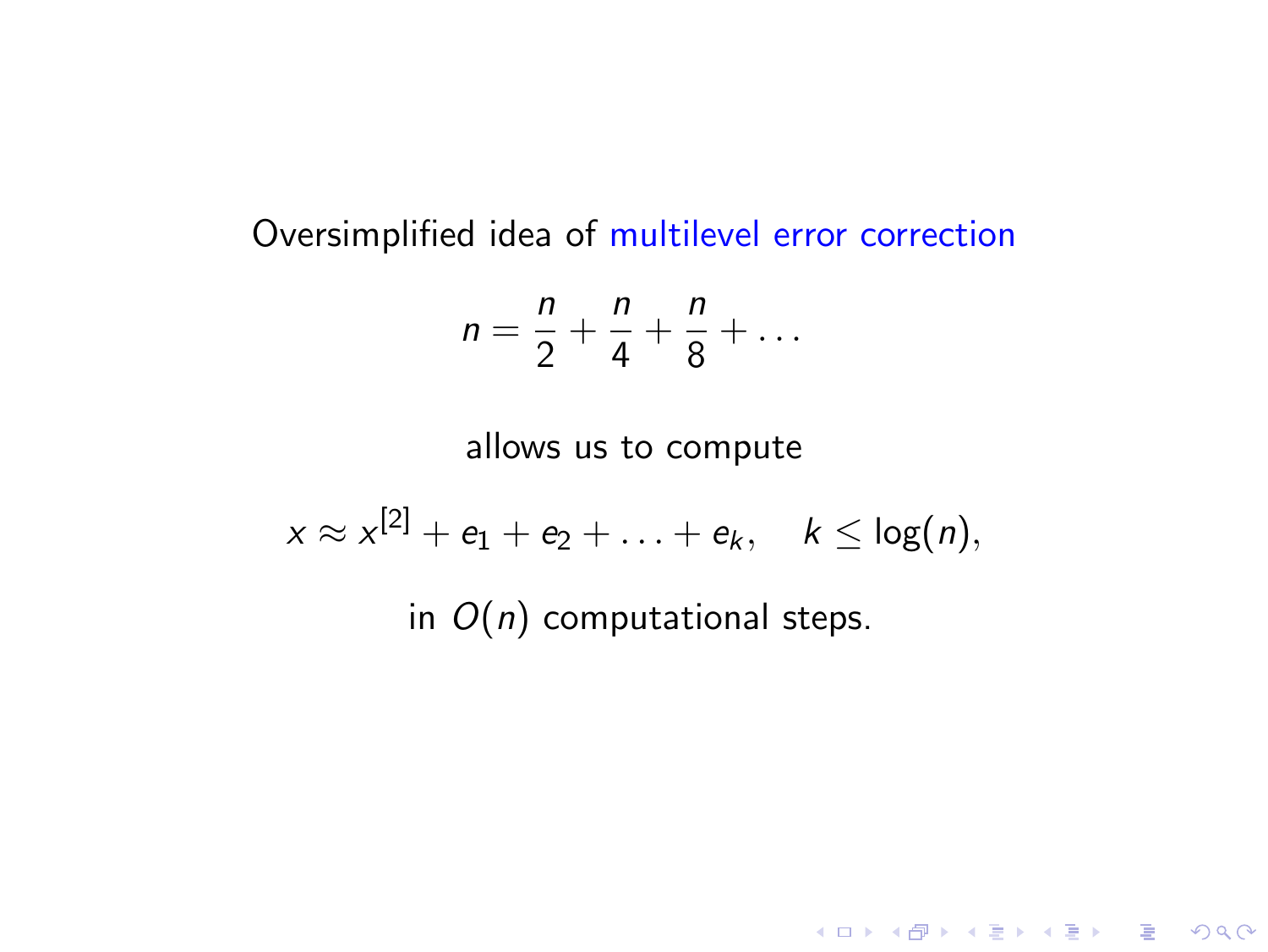Algebraic multigrid (Ruge, Stüben (1980-...)):

▶ complexity of one iteration is  $O(n)$ , due to multilevel error correction

size e.g. 
$$
n = 2^k
$$
:  $A_0 = A$ ,  $\tilde{x}^{[0]} = x^{[2]}$  (two steps of  $\omega$ -Jacobi)  
for  $j = 1, ..., k$   
size  $2^{-j}n$ :  $\begin{cases} A_j = P_j^T A_{j-1} P_j \\ \text{Solve } A_j \tilde{e}_j = P_j^T ... P_1^T (b - A \tilde{x}^{[j-1]}) \end{cases}$   
size  $n$ :  $\boxed{e_j = P_1 ... P_j \tilde{e}_j}$  and  $\tilde{x}^{[j]} = \tilde{x}^{[j-1]} + e_j$   
end

KO KKOKKERKER E 1990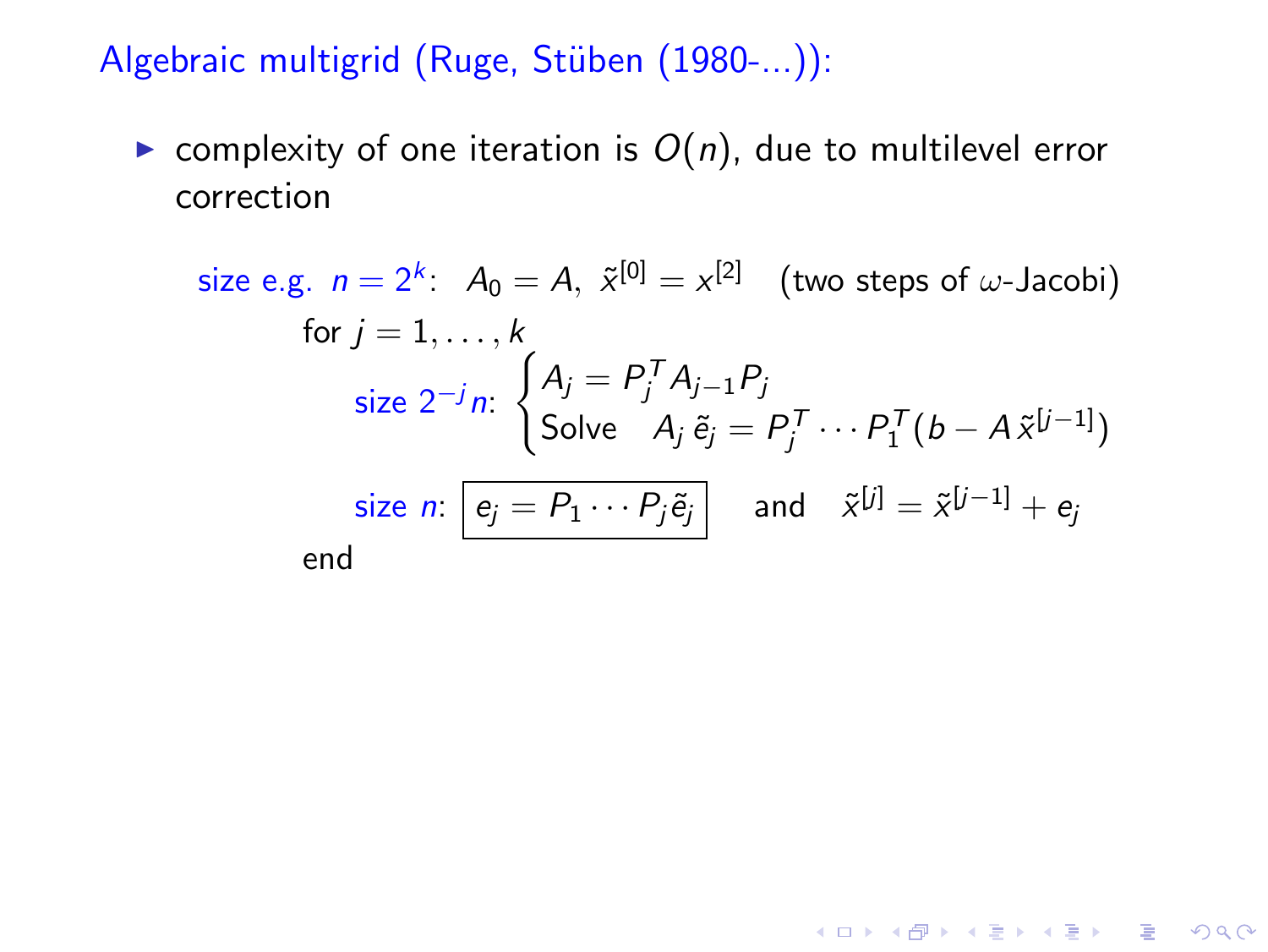Algebraic multigrid (Ruge, Stüben (1980-...)):

► complexity of one iteration is  $O(n)$ , due to multilevel error correction

size e.g. 
$$
n = 2^k
$$
:  $A_0 = A$ ,  $\tilde{x}^{[0]} = x^{[2]}$  (two steps of  $\omega$ -Jacobi)  
for  $j = 1, ..., k$   
size  $2^{-j}n$ :  $\begin{cases} A_j = P_j^T A_{j-1} P_j \\ \text{Solve } A_j \tilde{e}_j = P_j^T ... P_1^T (b - A \tilde{x}^{[j-1]}) \end{cases}$   
size  $n$ :  $\boxed{e_j = P_1 ... P_j \tilde{e}_j}$  and  $\tilde{x}^{[j]} = \tilde{x}^{[j-1]} + e_j$   
end

▶ operator-dependent:  $P_i$  depend on the properties of A.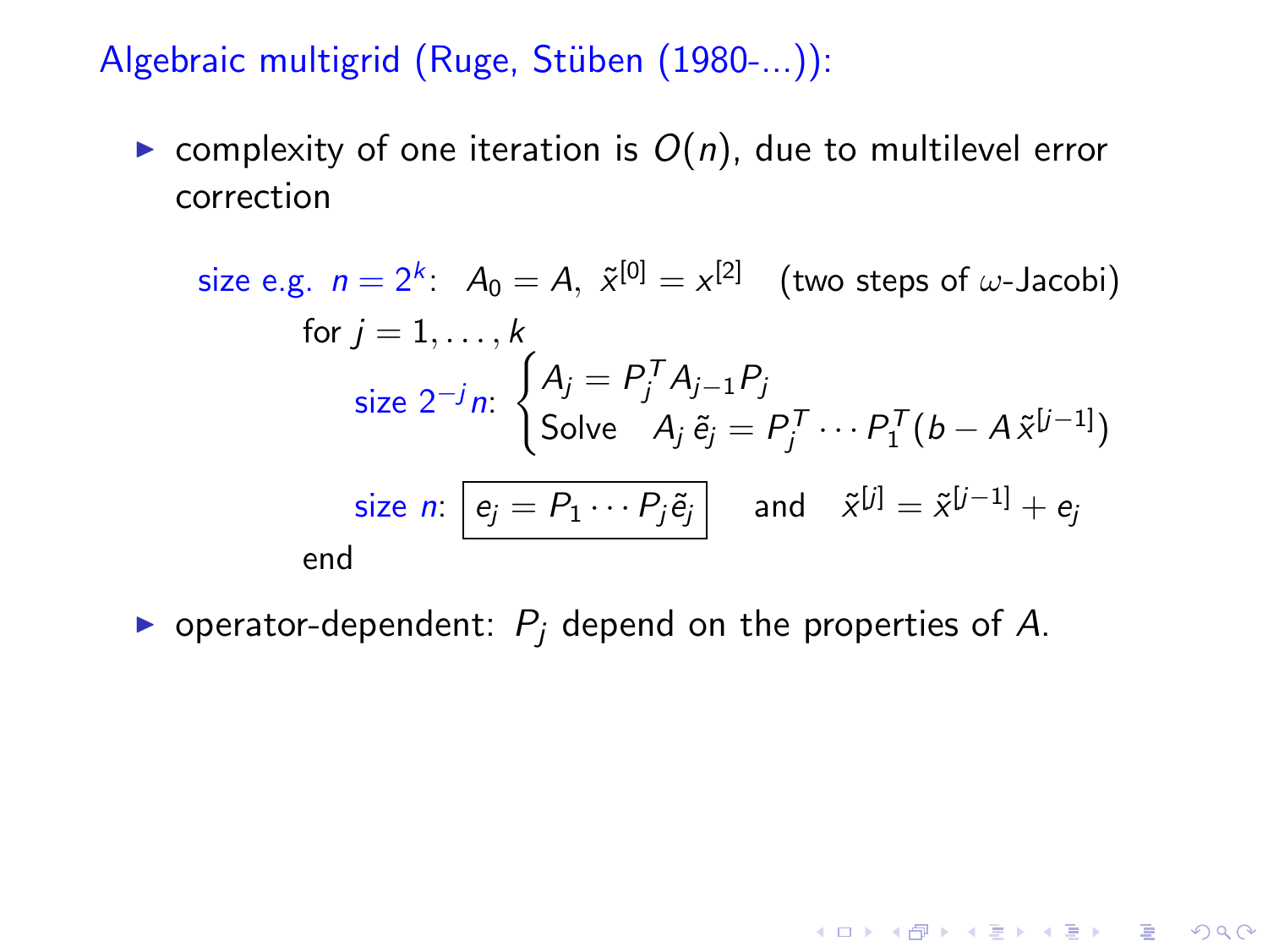Algebraic multigrid (Ruge, Stüben (1980-...)):

► complexity of one iteration is  $O(n)$ , due to multilevel error correction

size e.g. 
$$
n = 2^k
$$
:  $A_0 = A$ ,  $\tilde{x}^{[0]} = x^{[2]}$  (two steps of  $\omega$ -Jacobi)  
for  $j = 1, ..., k$   
size  $2^{-j}n$ :  $\begin{cases} A_j = P_j^T A_{j-1} P_j \\ \text{Solve } A_j \tilde{e}_j = P_j^T ... P_1^T (b - A \tilde{x}^{[j-1]}) \end{cases}$   
size  $n$ :  $\boxed{e_j = P_1 ... P_j \tilde{e}_j}$  and  $\tilde{x}^{[j]} = \tilde{x}^{[j-1]} + e_j$   
end

▶ operator-dependent:  $P_i$  depend on the properties of A.

<u>Goal:</u> define full rank, sparse  $P_j$ ,  $j=1,\ldots,k$ , such that

$$
\lim_{L\to\infty}||x-\tilde{x}^{[k,L]}||_A=0, \quad \tilde{x}^{[k,L]}=x^{[2,L]}+e_{1,L}+\ldots+e_{k,L},
$$

and number of iterations  $L$  for reaching  $TOL$  is independent of n.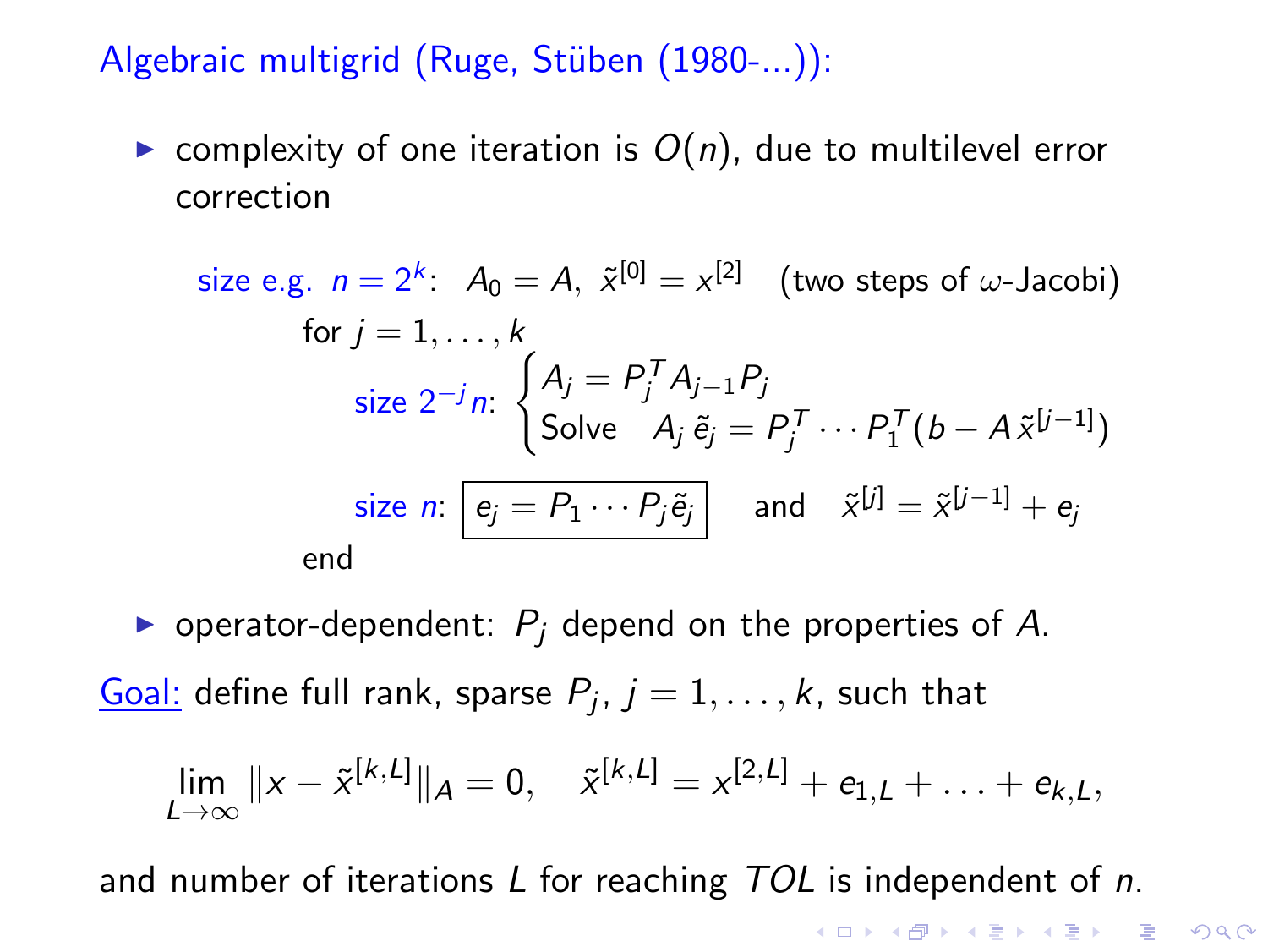Multigrid and subdivision (Ch., Donatelli, Romani, Turati (2016))

**K ロ ▶ K 레 ▶ K 로 ▶ K 로 ▶ - 로 - K 이 이 이 이**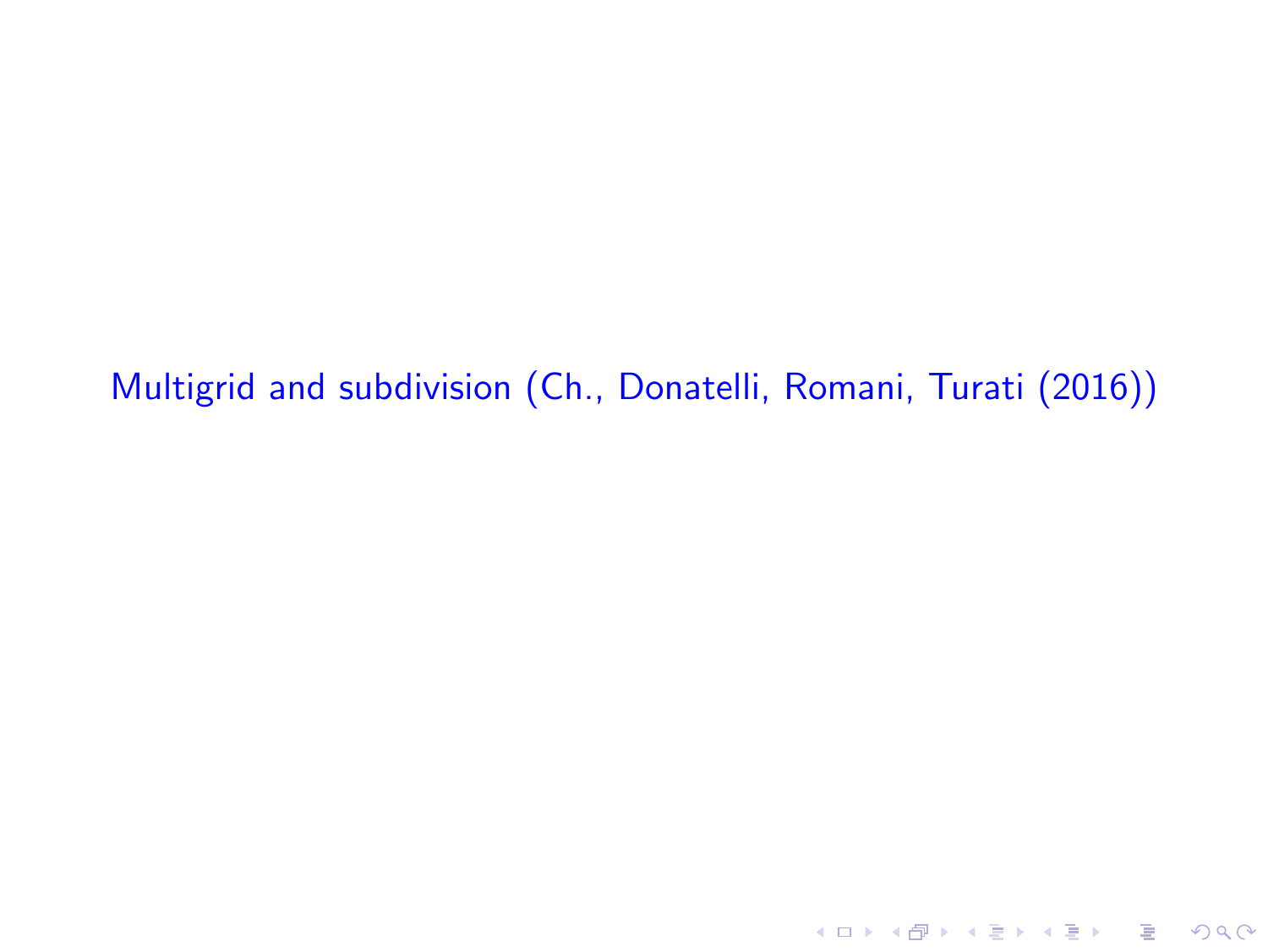Multigrid and subdivision in a nutshell:

 $\triangleright$  multilevel error correction with wavelet flavor (Brandt (1986): for  $\omega=\frac{1}{2}$  $\frac{1}{2}$  the error is smooth)

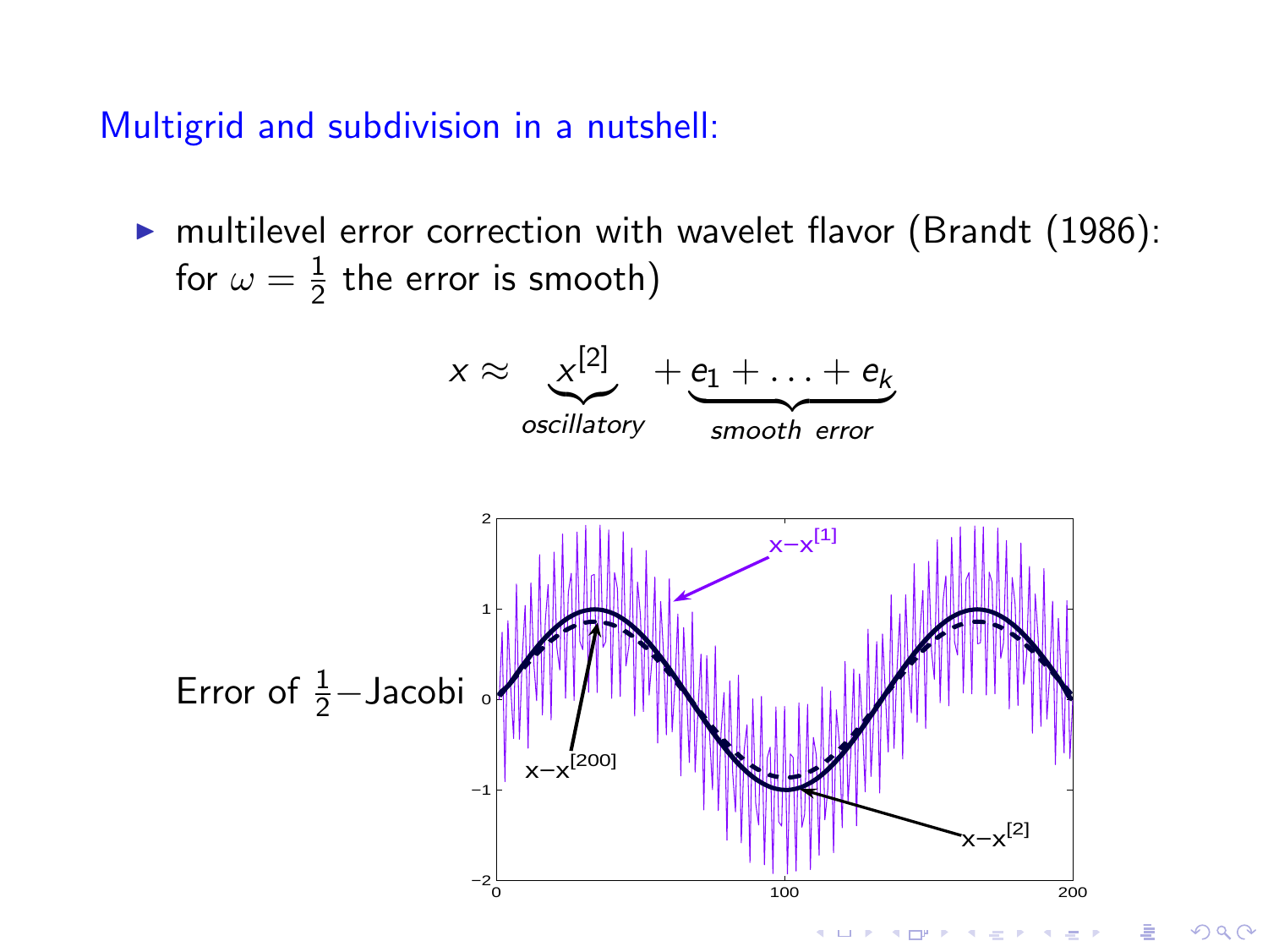Properties of A dictated by applications (e.g. elliptic PDEs):

 $\blacktriangleright$   $A = \mathcal{T}(f)$  is (block) Toeplitz with symbol

▶ 2-dim Laplacian (finite differences)

$$
f(x,y) = \frac{2 - \cos x - \cos y + c(2 - \cos(x+y) - \cos(x-y))}{2 + 2c}, \quad c \ge 0,
$$

or

$$
f(x,y) = (1 - \cos x) + b(1 - \cos(y)), \quad b > 0.
$$

 $\triangleright$  1-dim Laplacian (isogeometric approach with  $\mu$ -th order B-splines)

 $f_{\mu}(x) = (2 - 2 \cos x) h_{\mu}(x), \quad h_{\mu} > 0$  trig. polynomial.

**A O A G A 4 O A G A G A 4 O A 4 O A 4 O A 4 O A 4 O A 4 O A 4 O A 4 O A 4 O A 4 O A 4 O A 4 O A 4 O A** 

- $\triangleright$  A is symmetric and sparse (f real trigonometric polynomial)
- A positive definite,  $\lambda_{min}(A) \approx 0$  ( $f(0) = 0$ ,  $f > 0$  otherwise)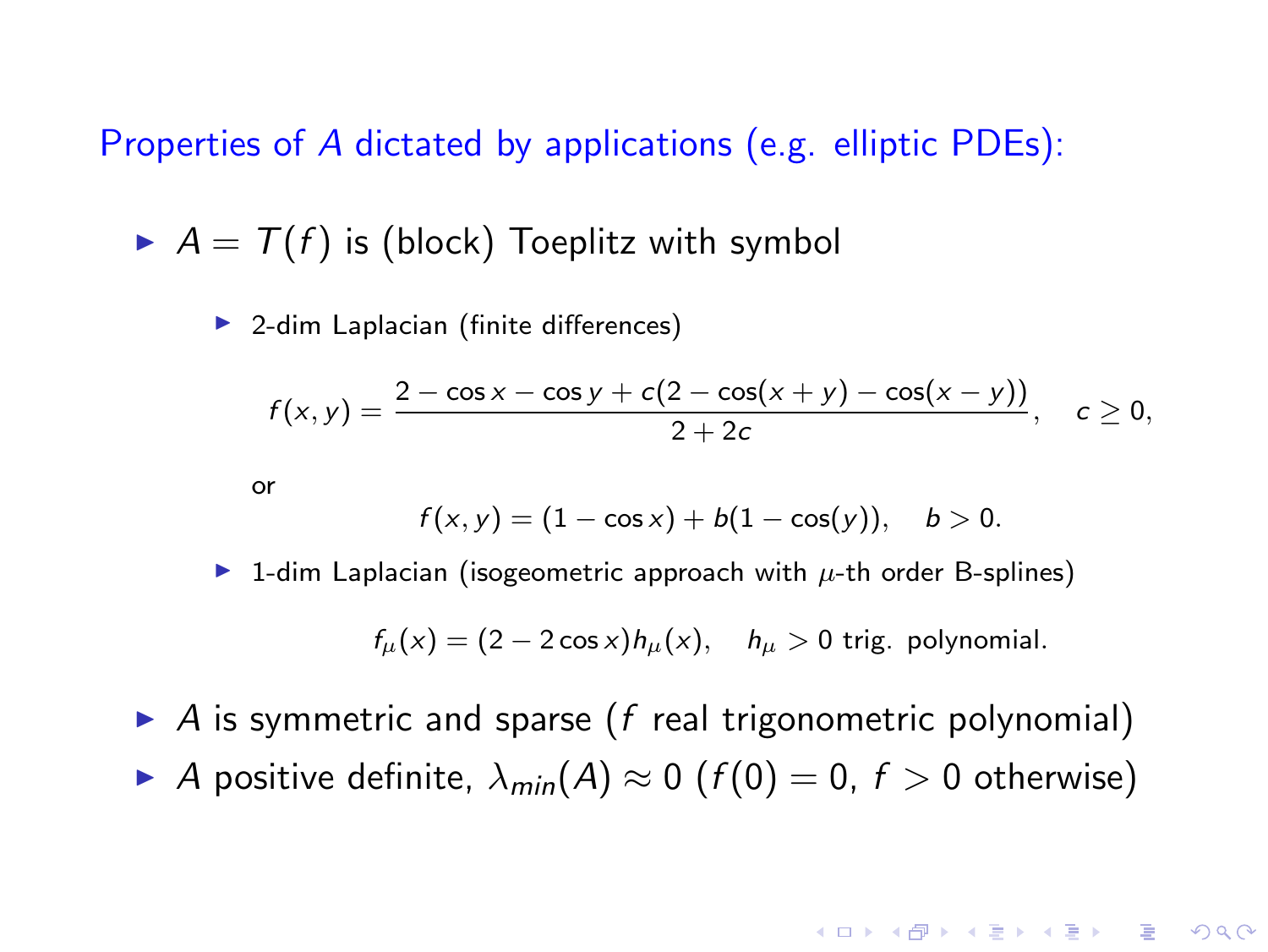Multigrid and subdivision in a nutshell:

 $\triangleright$  multilevel error correction with wavelet flavor (Brandt (1986): for  $\omega=\frac{1}{2}$  $\frac{1}{2}$  the error is smooth)



► for Toeplitz  $A = T(f)$  with  $f(0) = 0$ , subdivision task is coarse-to-fine propagation of smooth errors

$$
P_j: \mathbb{R}^{2^{-j}n} \to \mathbb{R}^{2^{-j+1}n}, \quad e_j = P_1 \cdots P_j \tilde{e}_j, \quad j = 1, \ldots, k.
$$

**A O A G A 4 O A G A G A 4 O A 4 O A 4 O A 4 O A 4 O A 4 O A 4 O A 4 O A 4 O A 4 O A 4 O A 4 O A 4 O A**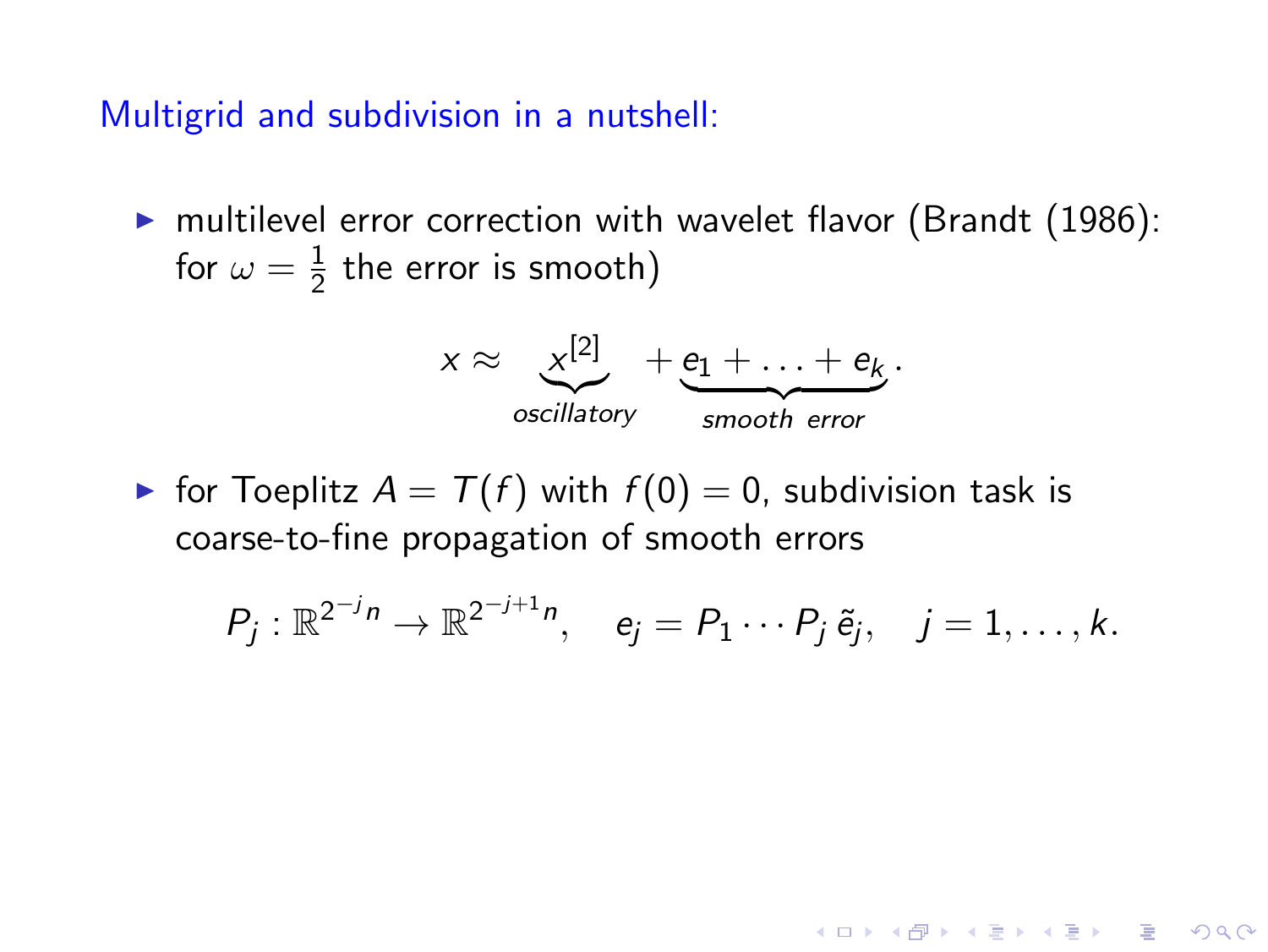Multigrid and subdivision in a nutshell:

 $\triangleright$  multilevel error correction with wavelet flavor (Brandt (1986): for  $\omega=\frac{1}{2}$  $\frac{1}{2}$  the error is smooth)



► for Toeplitz  $A = T(f)$  with  $f(0) = 0$ , subdivision task is coarse-to-fine propagation of smooth errors

$$
P_j: \mathbb{R}^{2^{-j}n} \to \mathbb{R}^{2^{-j+1}n}, \quad e_j = P_1 \cdots P_j \tilde{e}_j, \quad j = 1, \ldots, k.
$$

**A O A G A 4 O A G A G A 4 O A 4 O A 4 O A 4 O A 4 O A 4 O A 4 O A 4 O A 4 O A 4 O A 4 O A 4 O A 4 O A** 

▶ Convergence and optimality of multigrid are influenced by properties of subdivision.

(Optimality: number of iterations for reaching  $TOL$  is independent of n.)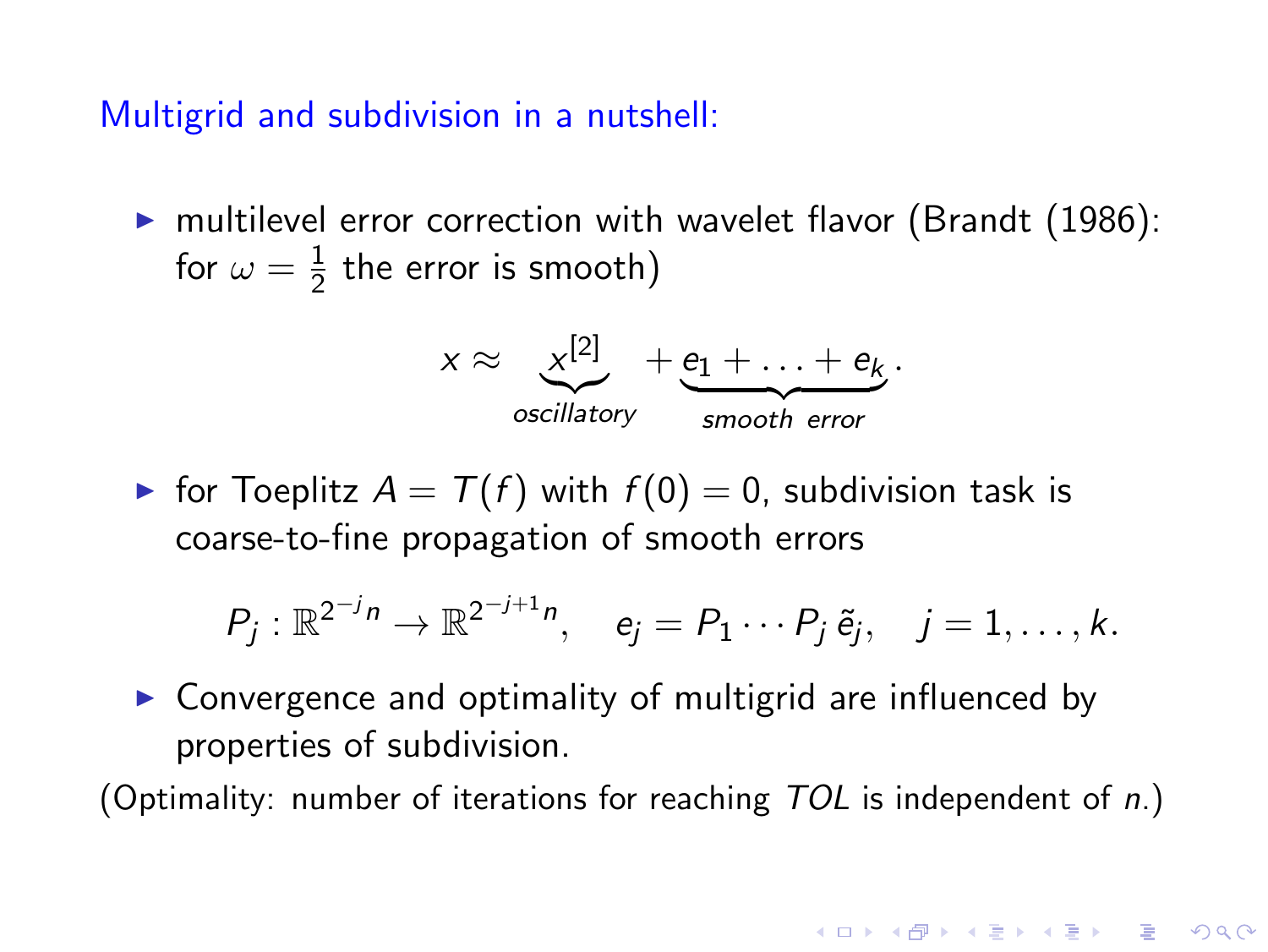# Subdivision (de Rahm (1956)):

- $\triangleright$  iterative method for local and smoothing mesh refinement.
- ▶ Application: computer animation.



▶ Multigrid error propagation via subdivision

$$
P_j: \mathbb{R}^{2^{-j}n} \to \mathbb{R}^{2^{-j+1}n}, \quad e_j = P_1 \cdots P_j \tilde{e}_j, \quad j = 1, \ldots, k,
$$

where sparse and full rank  $P_j$  is a rectangular sub-matrix of  $\mathcal{P}_j.$ 

**A DIA K RIA K E A SA K H A K RIA K LE A SA CA**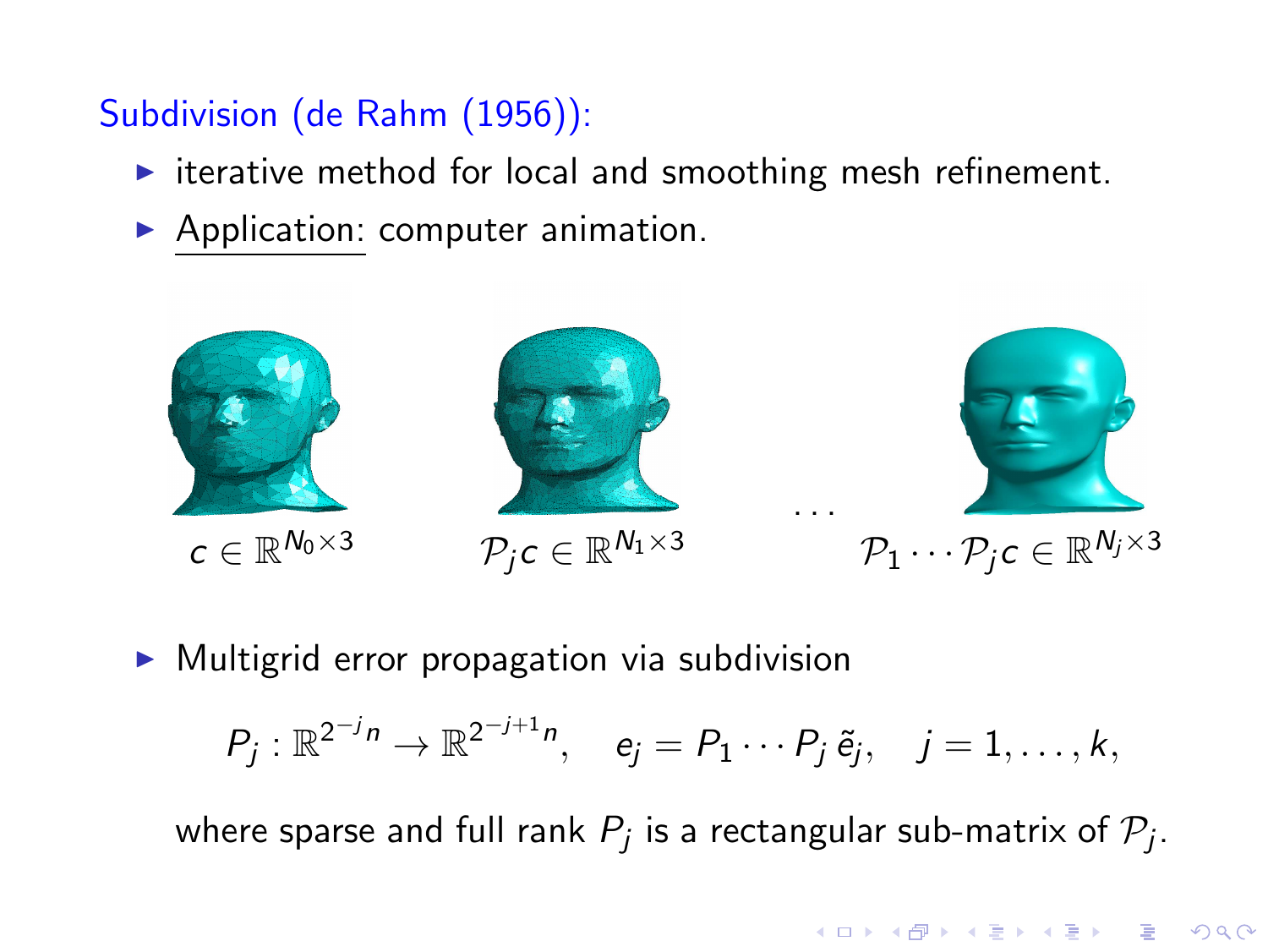A Toeplitz matrix  $A = T(f)$  is defined by symbol f, e.g.

$$
\mathcal{T}(f) = \left( \begin{array}{cccc} 2 & -1 & & & \\ -1 & 2 & -1 & & \\ & \ddots & \ddots & \ddots & \\ & & -1 & 2 & -1 \\ & & & -1 & 2 \end{array} \right), \quad f(x) = -e^{-ix} + 2 - e^{ix}.
$$

Subdivision step consists of up-sampling and convolution. E.g.

$$
P_j = \underbrace{T_j(p)}_{Toeplitz} \begin{pmatrix} 1 & 0 & & & & \\ 0 & 0 & & & & \\ & & 1 & & & \\ & & & \ddots & & \\ & & & & 1 & 0 \\ & & & & 0 & 0 \\ & & & & 0 & 1 \\ & & & & 0 & 0 \end{pmatrix} = \frac{1}{2} \begin{pmatrix} 2 & & & & & \\ 1 & 1 & & & & \\ & & \ddots & & & \\ & & & 2 & & \\ & & & & 1 & 1 \\ & & & & & 2 \\ & & & & & 1 \end{pmatrix}
$$

with symbol  $p(x) = \frac{1}{2} (e^{-ix} + 2 + e^{ix})$ . <u>Goal</u>: match f and p.

KID KA KERKER E VOOR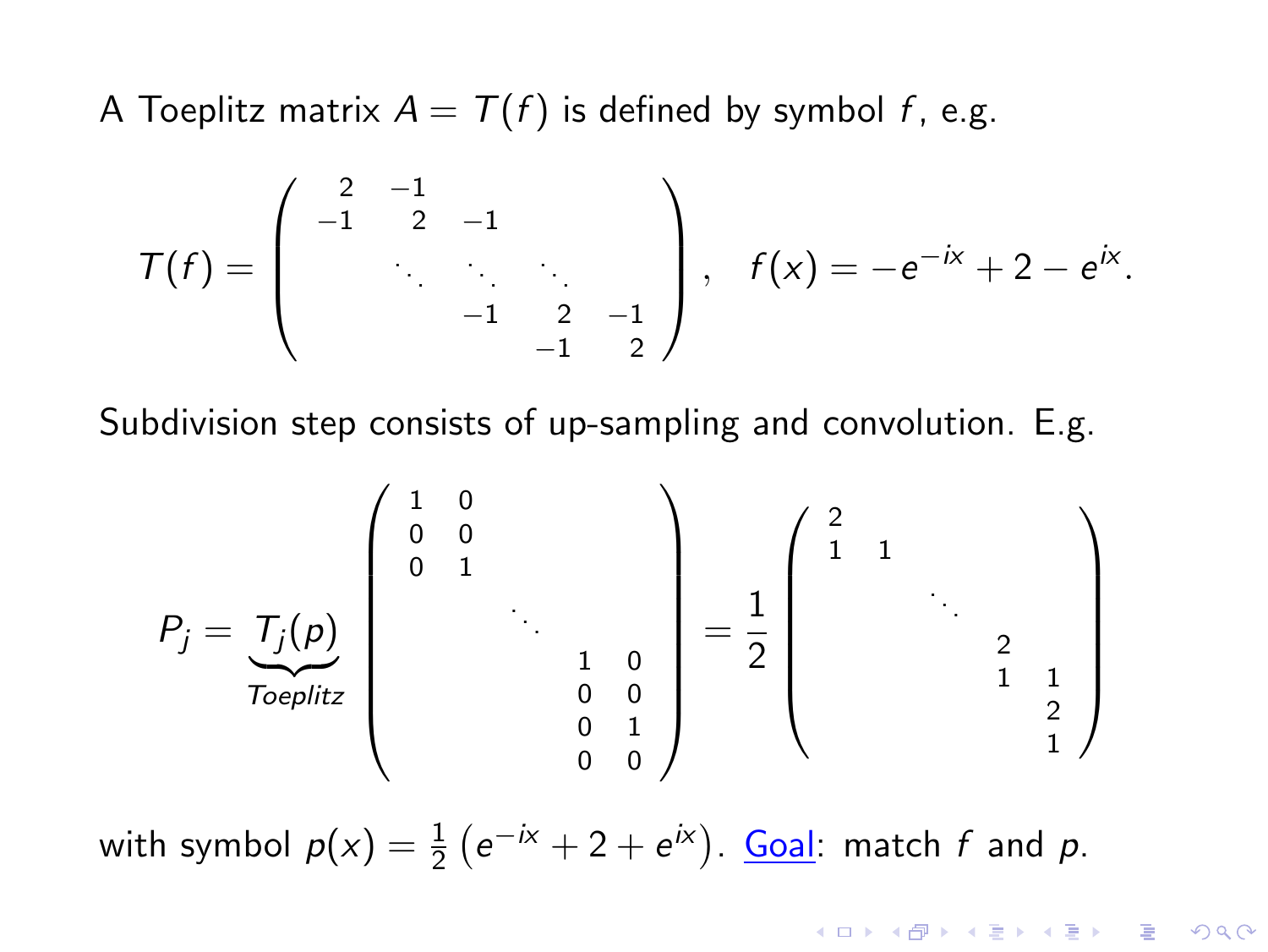Not all f and p match. For Toeplitz  $A = T(f)$  with

$$
f = \left(-e^{-ix} + 2 - e^{ix}\right)^2, \quad x \in [0, 2\pi),
$$

we get

| Subdivision scheme<br>defining $P_i$ | $n = 2^{10}$<br>iter | $n = 2^{11}$<br>iter | $n = 2^{12}$<br>iter |
|--------------------------------------|----------------------|----------------------|----------------------|
| Linear Bspline                       | 617                  | 744                  | 801                  |
| Cubic Bspline                        | 40                   | 43                   | 45                   |
| Interp. 6-point                      | 13                   | 13                   | 14                   |

Multigrid is convergent, but is not optimal for linear B-spline subdivision scheme. Why?

K ロ ▶ K @ ▶ K 할 ▶ K 할 ▶ | 할 | © 9 Q @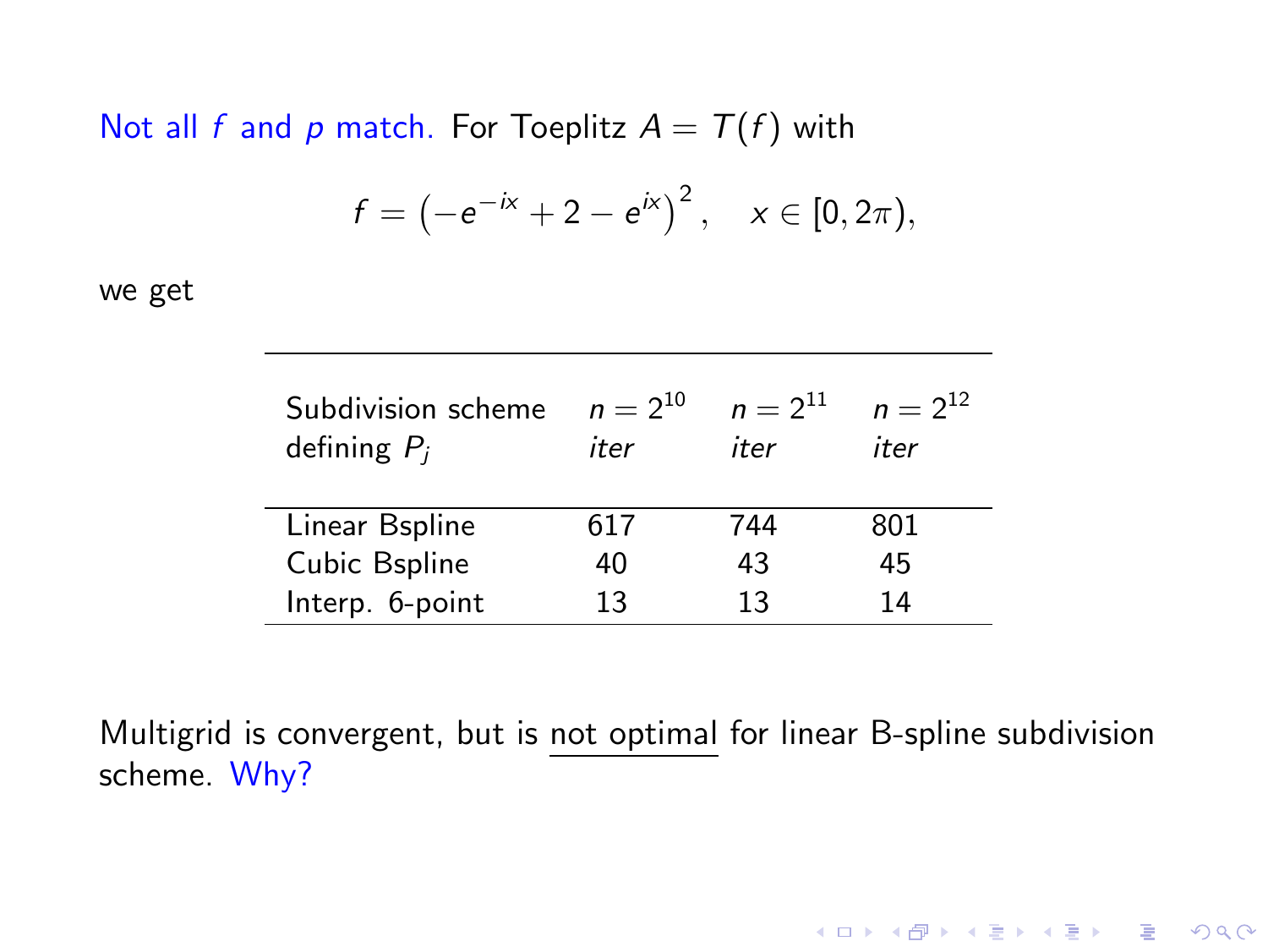(For simplicity, a univariate version.)

Theorem: (Ch, Donatelli, Romani, Turati (2016)): Assume that the symbol of the system matrix  $A = T(f)$  satisfies

$$
D^{m} f(0) = 0, \ m = 0, \ldots, M, \quad \text{and} \quad f(x) \neq 0, \ x \in (0, 2\pi).
$$

If

(*i*) 
$$
D^m p(\pi) = 0
$$
,  $m = 0, ..., M$ , (polynomial generation)

and

$$
(ii) |p(x)| > 0 \text{ for } x \in \left[-\frac{\pi}{2}, \frac{\pi}{2}\right],
$$
 (stability)

**A DIA K RIA K E A SA K H A K RIA K LE A SA CA** 

then multigrid is convergent and optimal.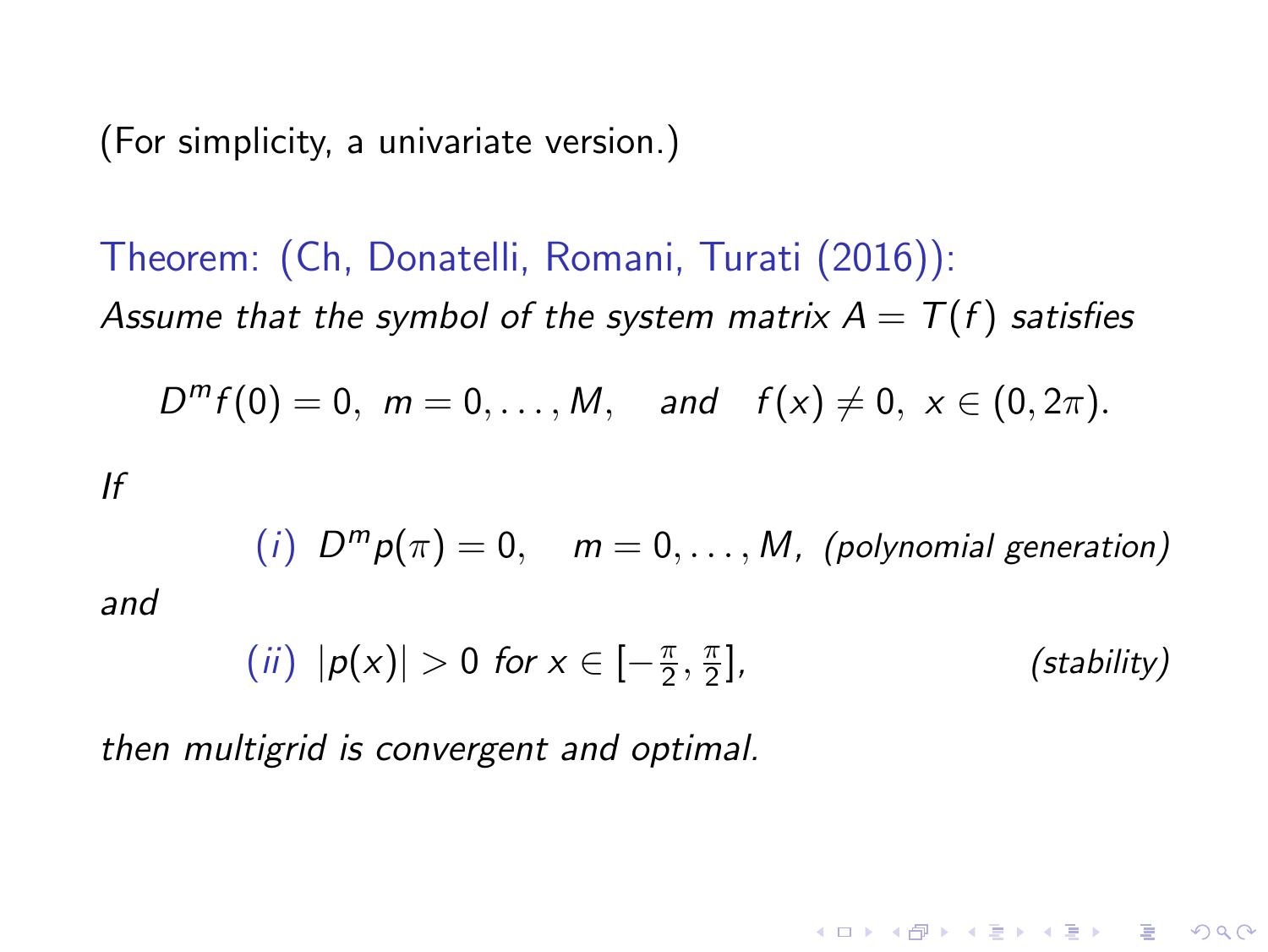Not all f and p match. For Toeplitz  $A = T(f)$  with

$$
f = \left(-e^{-ix} + 2 - e^{ix}\right)^2, \quad x \in [0, 2\pi),
$$

that has a double zero at 0 (i.e.  $M = 1$ ), we get

| Subdivision scheme<br>defining $P_i$ | $n = 2^{10}$<br>iter | $n = 2^{11}$<br>iter | $n = 2^{12}$<br>iter |
|--------------------------------------|----------------------|----------------------|----------------------|
| Linear Bspline                       | 617                  | 744                  | 801                  |
| Cubic Bspline                        | 40                   | 43                   | 45                   |
| Interp. 6-point                      | 13                   | 13                   | 14                   |

Multigrid is convergent, but is not optimal for linear B-spline subdivision scheme. Reason: the corresponding symbol

$$
p(x) = \frac{1}{2}(e^{-ix} + 2 + e^{ix}), \quad x \in [0, 2\pi),
$$

has a simple zero at  $\pi$ .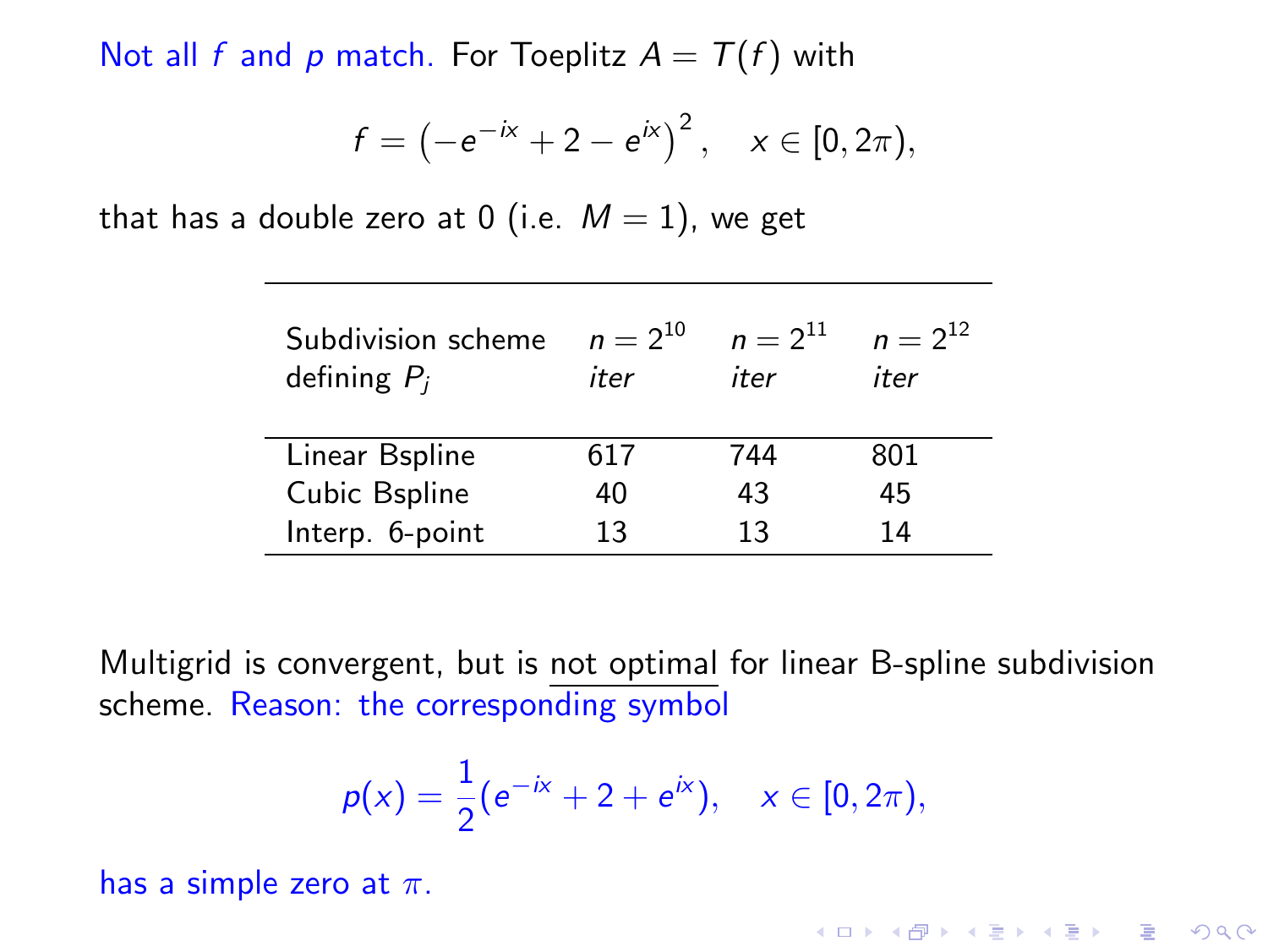(For simplicity, univariate version (several zeroes of  $f$ ).)

Theorem: (Ch, Donatelli, Romani, Turati (2016)): Assume that the symbol f of the system matrix  $A = T(f)$  satisfies

$$
\begin{cases}\nD^m f(y) = 0, & y \in \{0, \pi\}, \\
f(x) \neq 0, & x \in (0, \pi) \cup (\pi, 2\pi).\n\end{cases}
$$
\n
$$
M \in \mathbb{N}_0
$$

**A DIA K RIA K E A SA K H A K RIA K LE A SA CA** 

If

(i) 
$$
D^m p(\frac{2\pi}{3}) = 0
$$
,  $D^m p(\frac{4\pi}{3}) = 0$ ,  $m = 0, ..., M$ ,

and

$$
(ii) |p(x)| > 0 \text{ for } x \in [-\frac{\pi}{3}, \frac{\pi}{3}],
$$

then multigrid is convergent and optimal.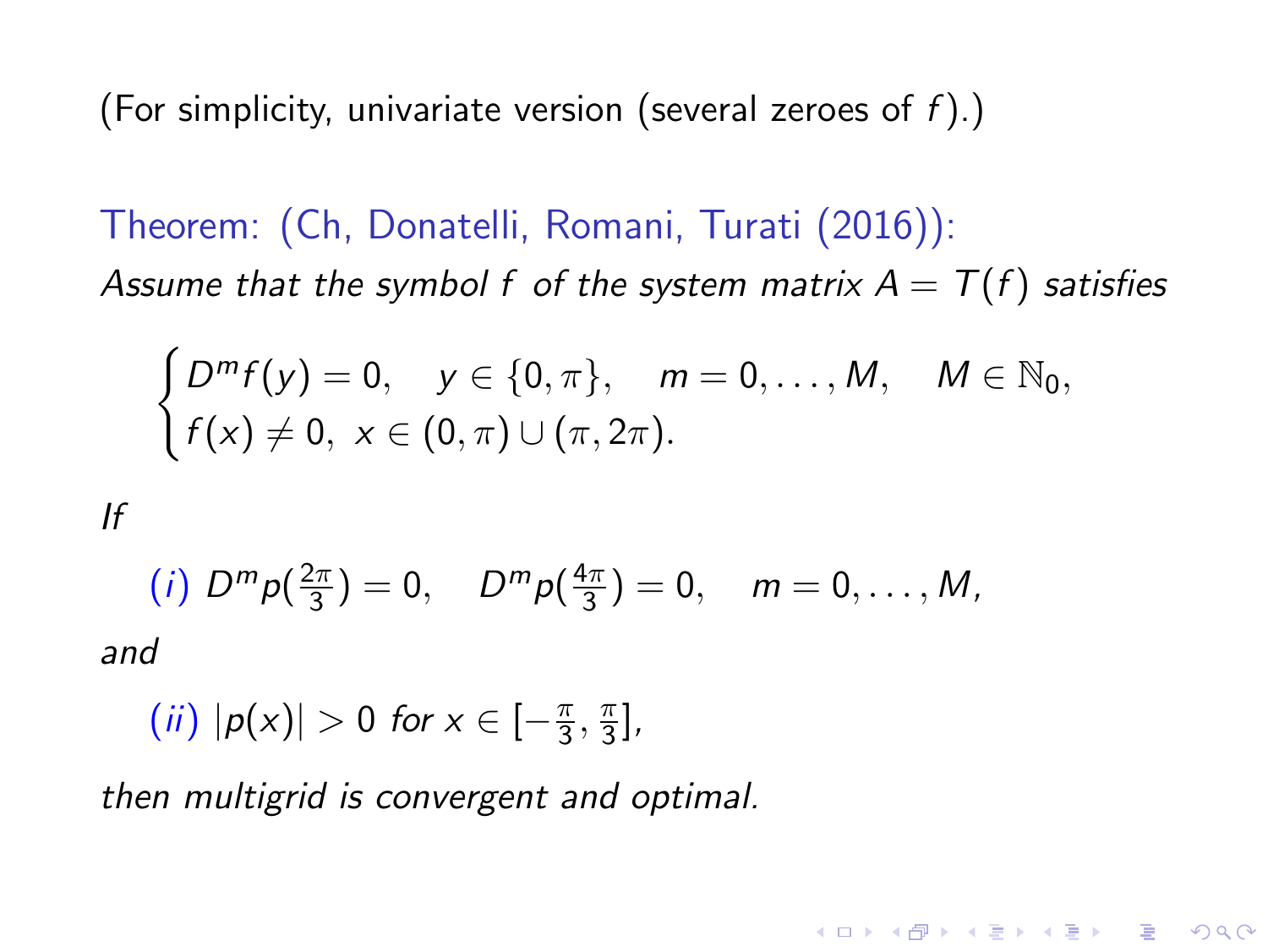Isogeometric approach with  $\mu$ -th order B-splines (Donatelli, Garoni, Manni, Serra-Capizzano, Spellers (2015)) deals with  $A = T(f_\mu)$ ,

$$
f_{\mu}=\left(-e^{-i x}+2-e^{i x}\right)h_{\mu}(x), \quad \lim_{\mu\to\infty}h_{\mu}(\pi)=0.
$$

We get

| Subdivision scheme<br>defining $P_i$ | $\mu = 3$<br>iter | $\mu = 10$<br>iter | $\mu = 16$<br>iter |
|--------------------------------------|-------------------|--------------------|--------------------|
| Binary, interp. 6-point              | 8                 | 13                 | 126                |
| Ternary, interp. 4-point             | 30                | 17                 | 49                 |

K ロ X K @ X K 할 X K 할 X 및 및 X Q Q Q

Ternary schemes remove the singularity at  $\pi$ .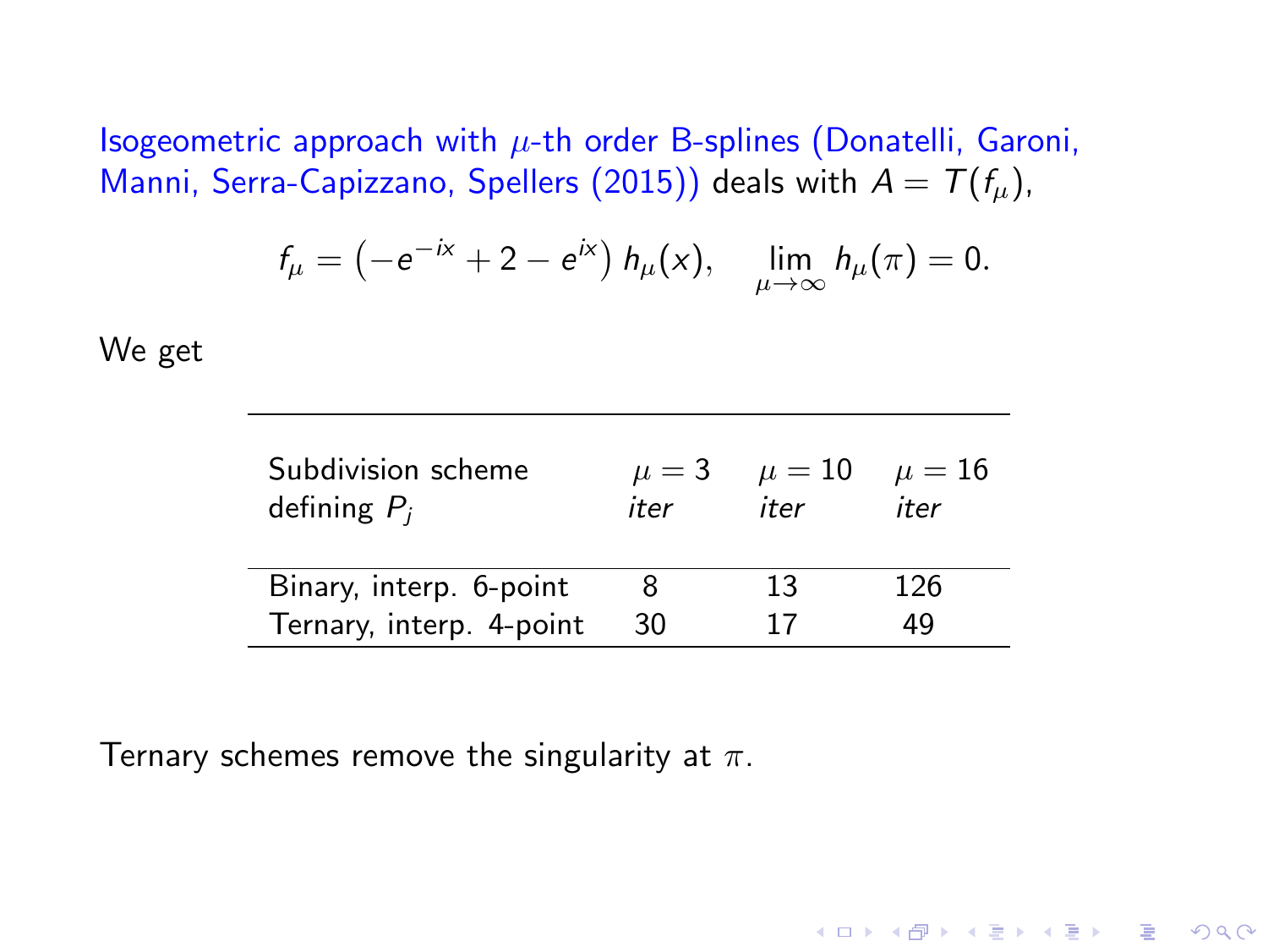Sketch of the proof

How to match  $f$  and  $p$  for multigrid convergence and optimality

K ロ ▶ K @ ▶ K 할 ▶ K 할 ▶ | 할 | ⊙Q @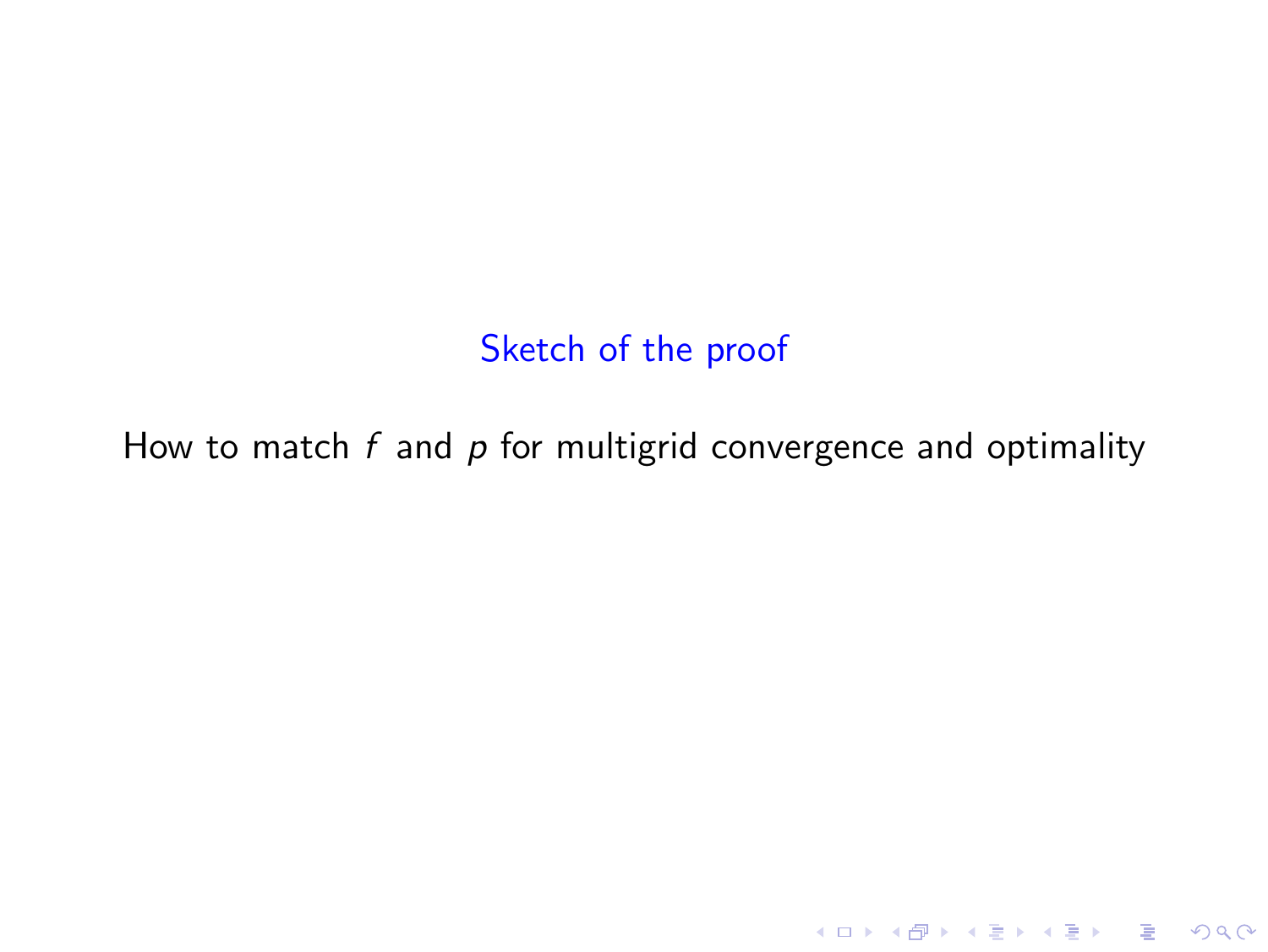Fiorentino, Serra (1991), Böttcher et. al. (2006)

In our case, implementation of algebraic multigrid

is done with positive definite (block) Toeplitz  $A = T(f)$ 

### Analysis of algebraic multigrid

- is done for (block) circulant semi-positive definite  $A = C(f)$
- ► Circulant matrices form a matrix algebra  $(A_i = C(f_i))$
- ► Circulant matrices are diagonalizable via Fourier transform

$$
A_j = C(f_j) = F_j \operatorname{diag} \left( f_j(x_r) : x_r = \frac{2\pi r}{2^{-j}n} \right) F_j^*
$$
  

$$
P_j = C_j(p)K_j = F_j \operatorname{diag} \left( p(x_r) : x_r = \frac{2\pi r}{2^{-j}n} \right) F_j^* K_j
$$

**K ロ ▶ K 個 ▶ K 필 ▶ K 필 ▶ - 필 - 10 Q Q Q** 

 $\triangleright$  Circulant matrices approximate Toeplitz matrices well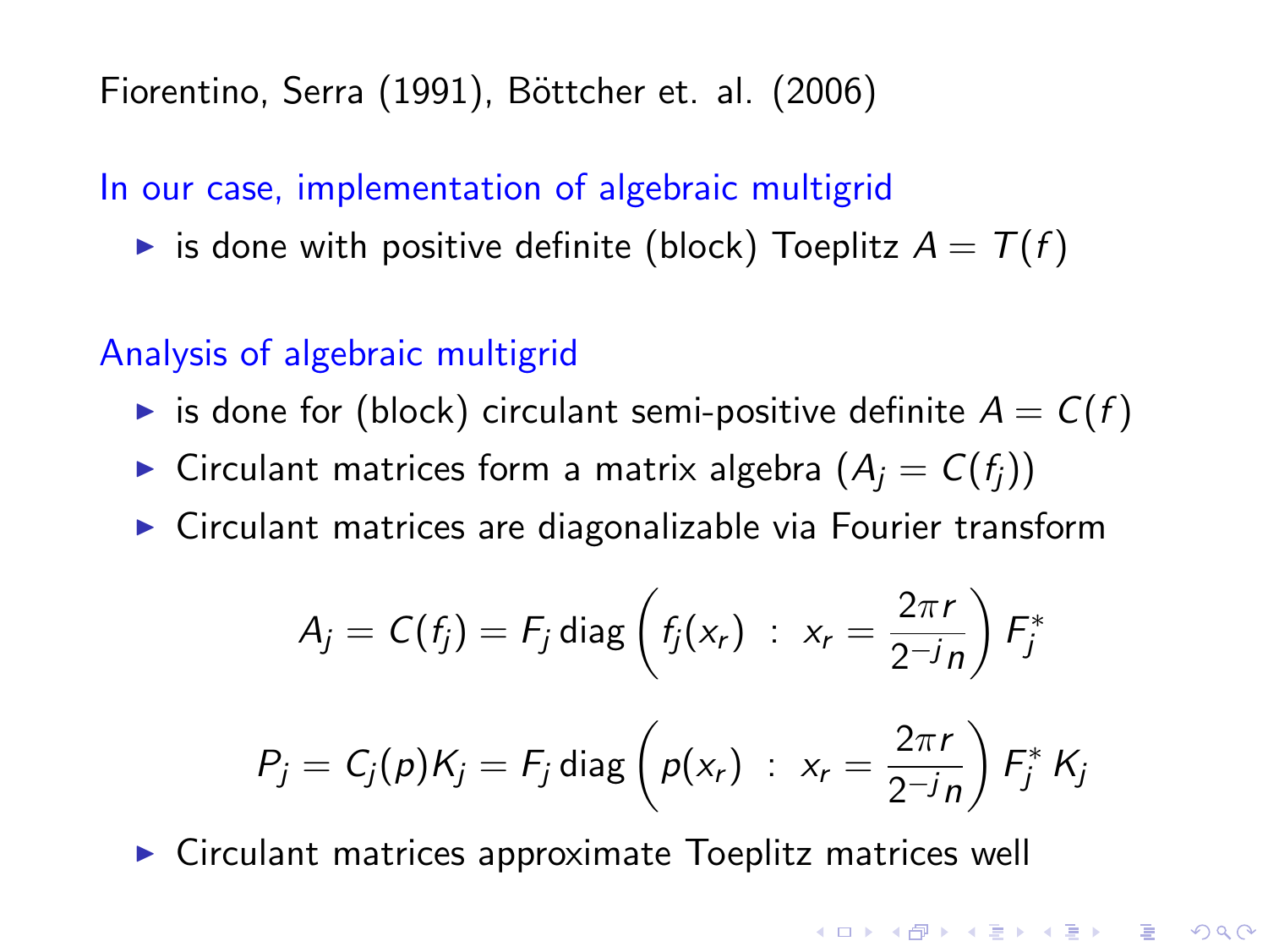

 $4$  ロ )  $4$   $\overline{r}$  )  $4$   $\overline{z}$  )  $4$   $\overline{z}$  )

 $2Q$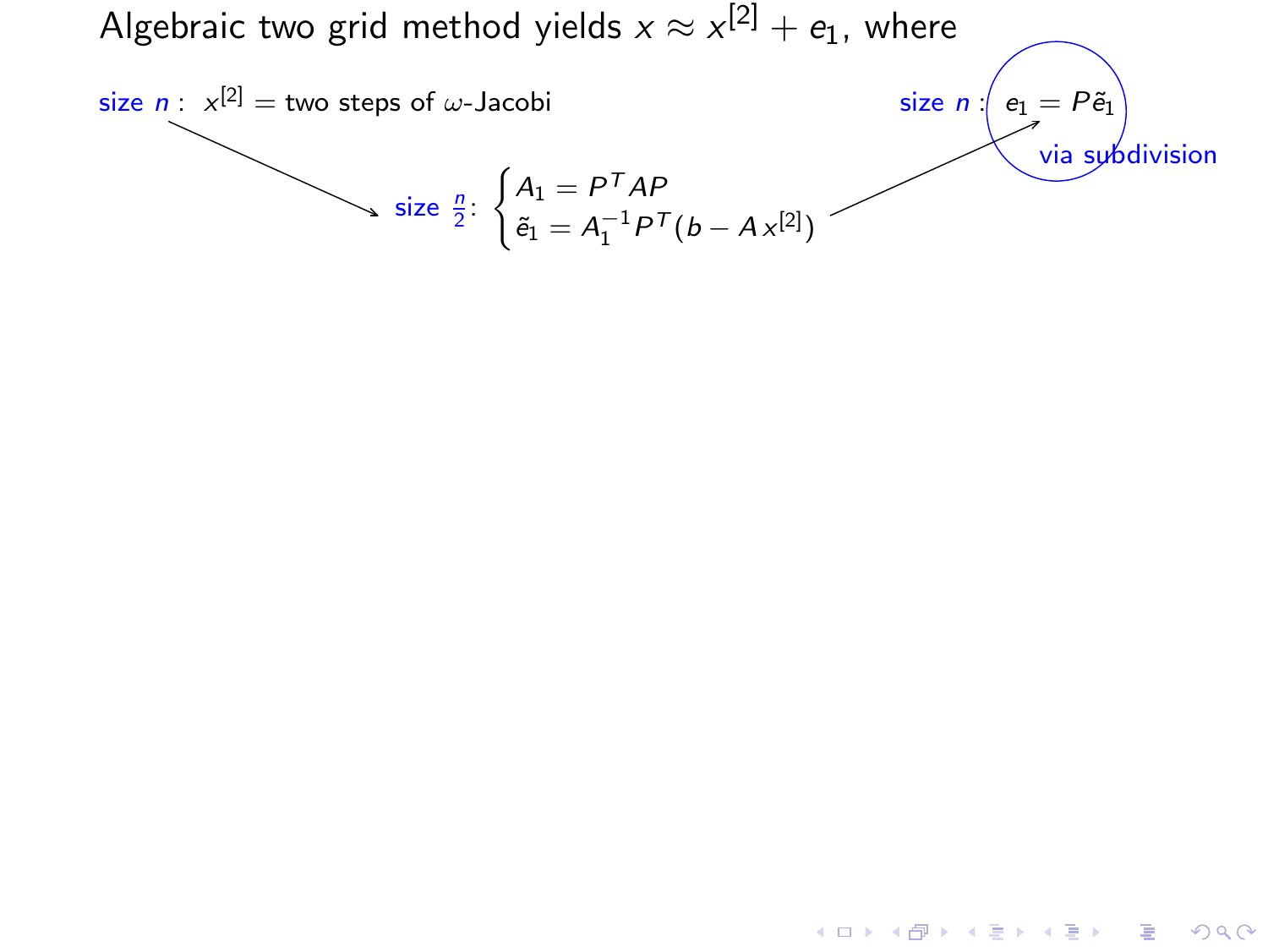

 $w.r.t$   $(A...)$ 

 $4$  ロ )  $4$   $\overline{r}$  )  $4$   $\overline{z}$  )  $4$   $\overline{z}$  )

 $QQ$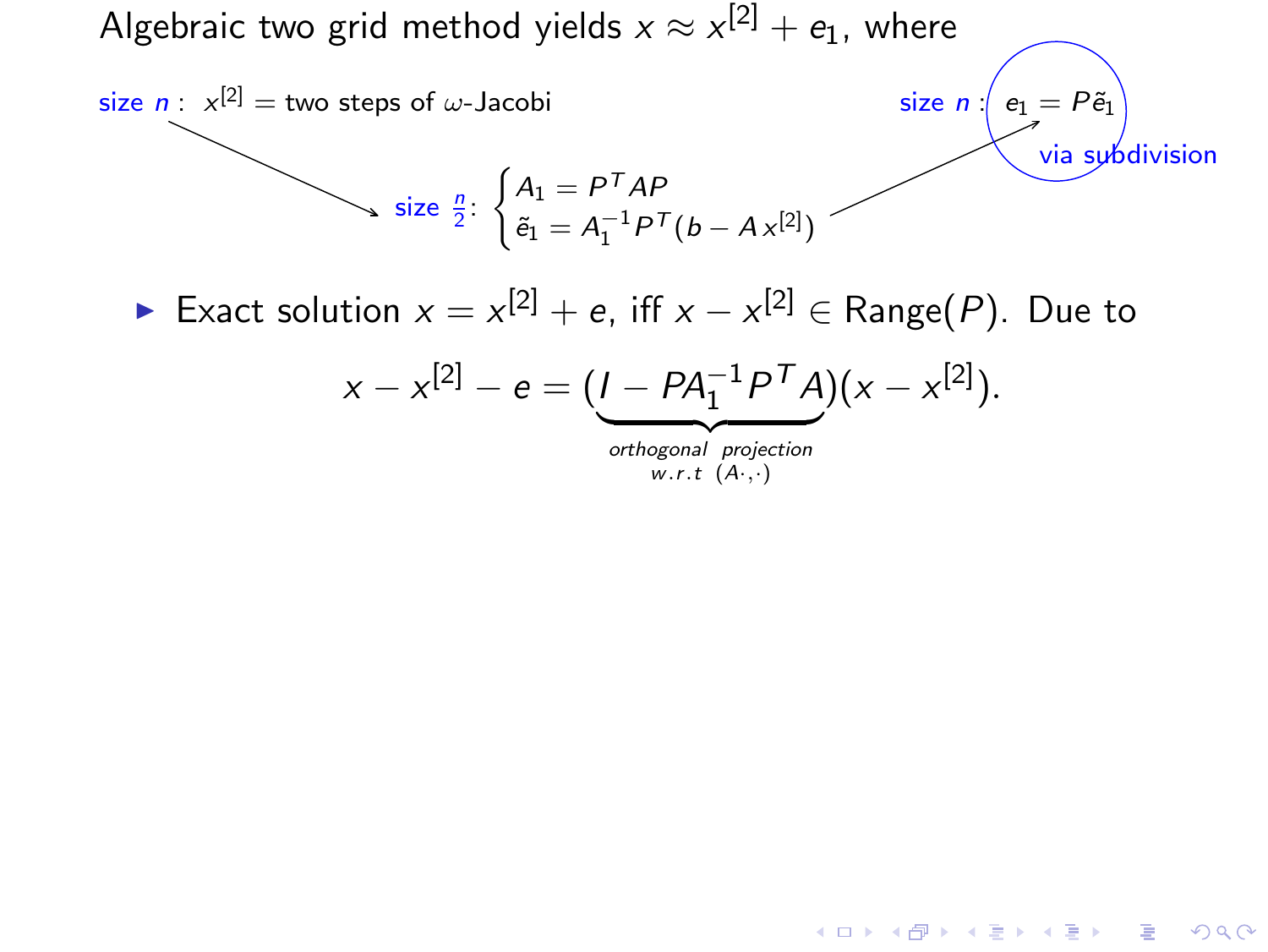

▶ Best approximation (Ruge, Stuben):

$$
\|e - PA_1^{-1}P^T A e\|_A = \min_{\tilde{e} \in \mathbb{C}^{n/2}} \|e - P\tilde{e}\|_A \quad \text{for all } e \in \mathbb{C}^n.
$$

 $4$  ロ )  $4$   $\overline{r}$  )  $4$   $\overline{z}$  )  $4$   $\overline{z}$  )

 $299$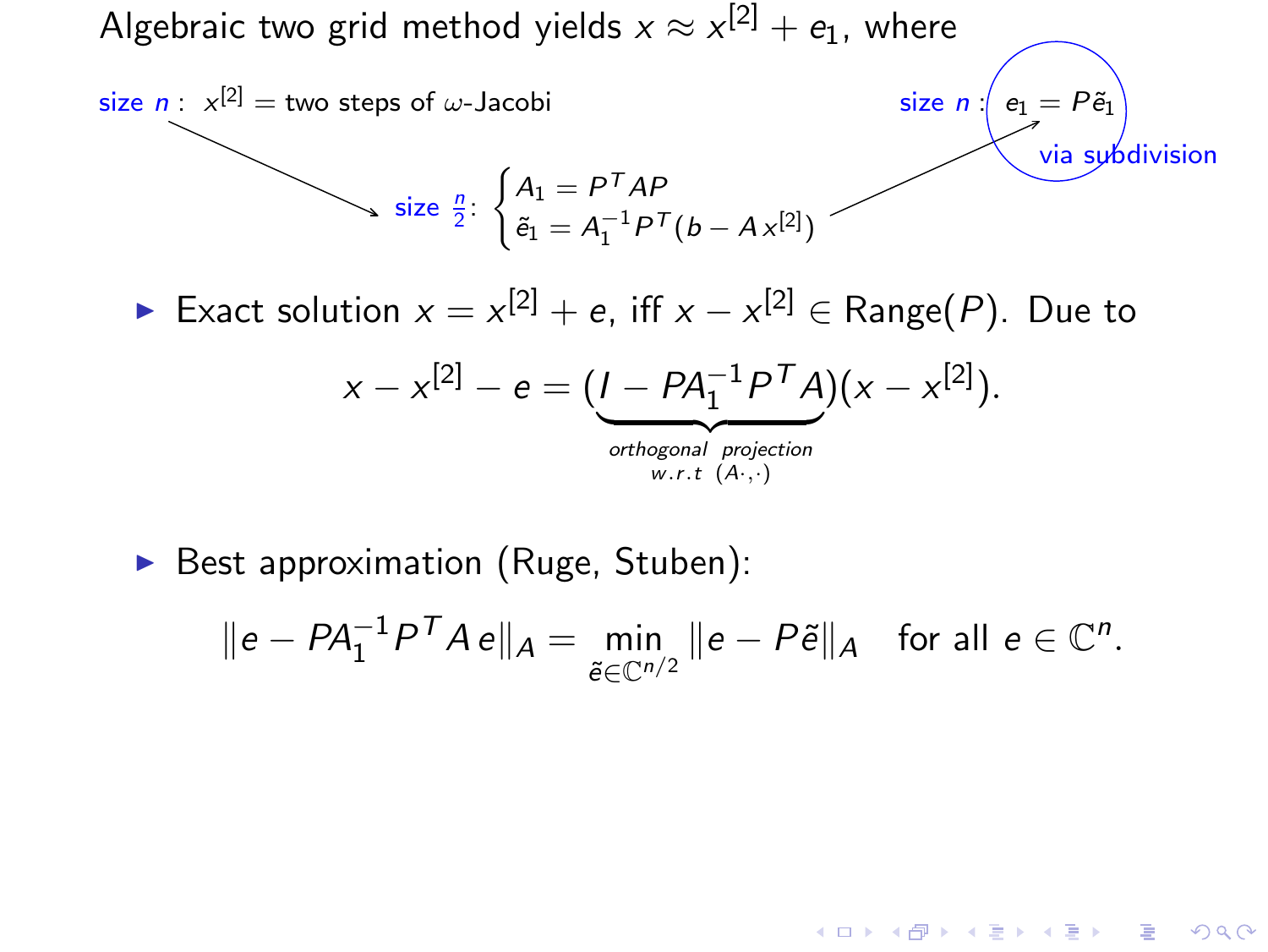

▶ Best approximation (Ruge, Stuben):

$$
\|e - PA_1^{-1}P^T A e\|_A = \min_{\tilde{e} \in \mathbb{C}^{n/2}} \|e - P\tilde{e}\|_A \quad \text{for all } e \in \mathbb{C}^n.
$$

Match f and  $p: \exists C > 0$  independent of n such that

$$
||(I - PA_1^{-1}P^T A)(I - \frac{\omega}{2}A)||_A = C < 1.
$$

 $(1 - 4)$   $(1 - 4)$   $(1 - 4)$   $(1 - 4)$   $(1 - 4)$   $(1 - 4)$   $(1 - 4)$   $(1 - 4)$   $(1 - 4)$   $(1 - 4)$   $(1 - 4)$   $(1 - 4)$   $(1 - 4)$   $(1 - 4)$   $(1 - 4)$   $(1 - 4)$   $(1 - 4)$   $(1 - 4)$   $(1 - 4)$   $(1 - 4)$   $(1 - 4)$   $(1 - 4)$   $(1 - 4)$   $(1 - 4)$   $(1 -$ 

 $2990$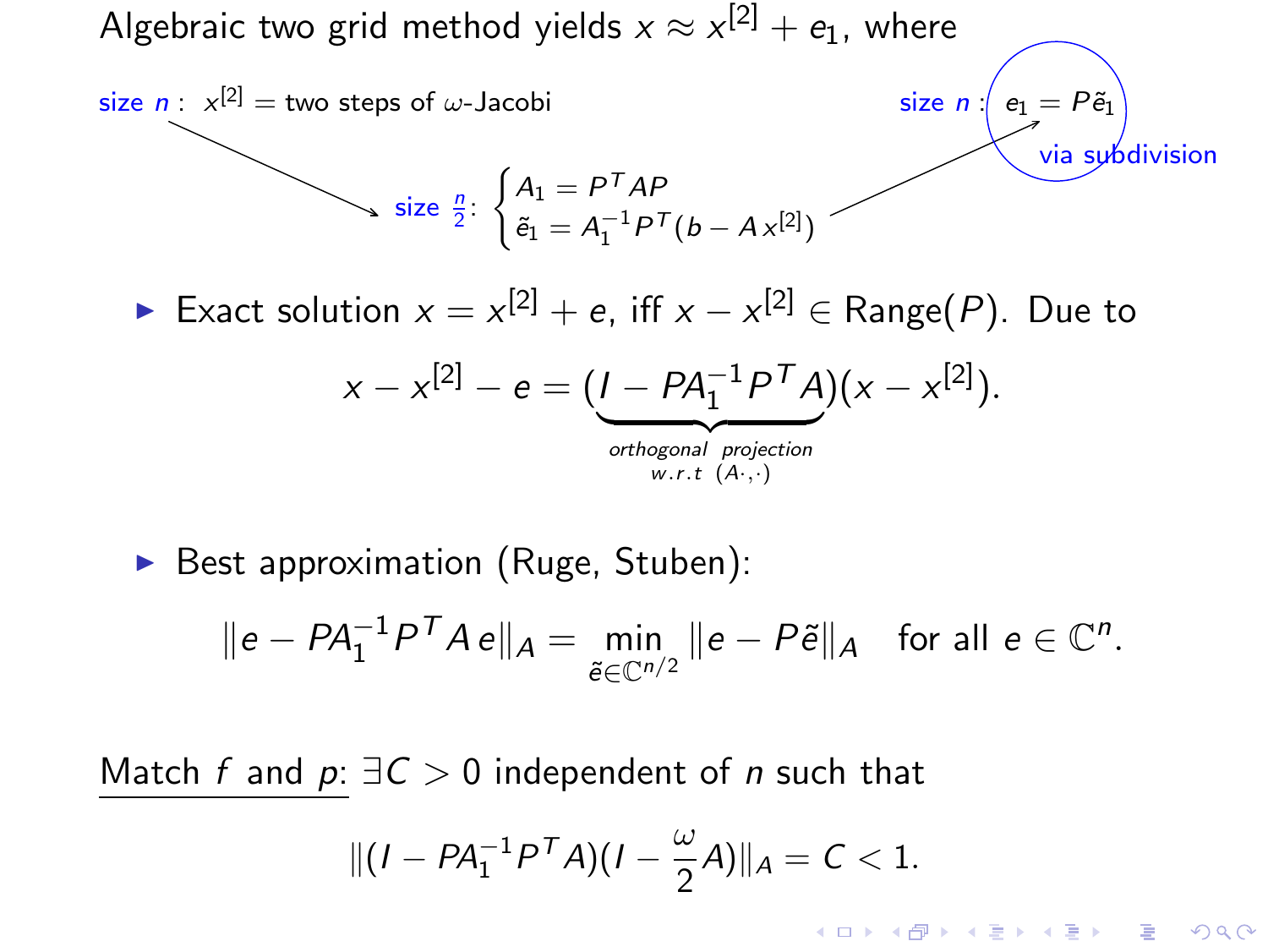Similarly, for multigrid.

Theorem (Ruge, Stuben 1987)

Let A be positive definite. If, for all  $j = 1, \ldots, k$ ,

(i) "iteration matrices  $I-\frac{1}{4}$  $\frac{1}{4}A_{j}$  are contractive w.r.t.  $\|\cdot\|_{A_{j}}$  and their contraction constants are independent of n",

(ii) coarse grid correction operators are uniformly bounded, i.e.  $\exists \gamma_i > 0$  independent of n such that

$$
\| (I - P_j A_{j+1}^{-1} P_j^T A_j) \, x \|_{A_j} \leq \gamma_j \| x \|_{A_j^2} \quad \forall x,
$$

**A DIA K RIA K E A SA K H A K RIA K LE A SA CA** 

then multigrid is convergent and optimal.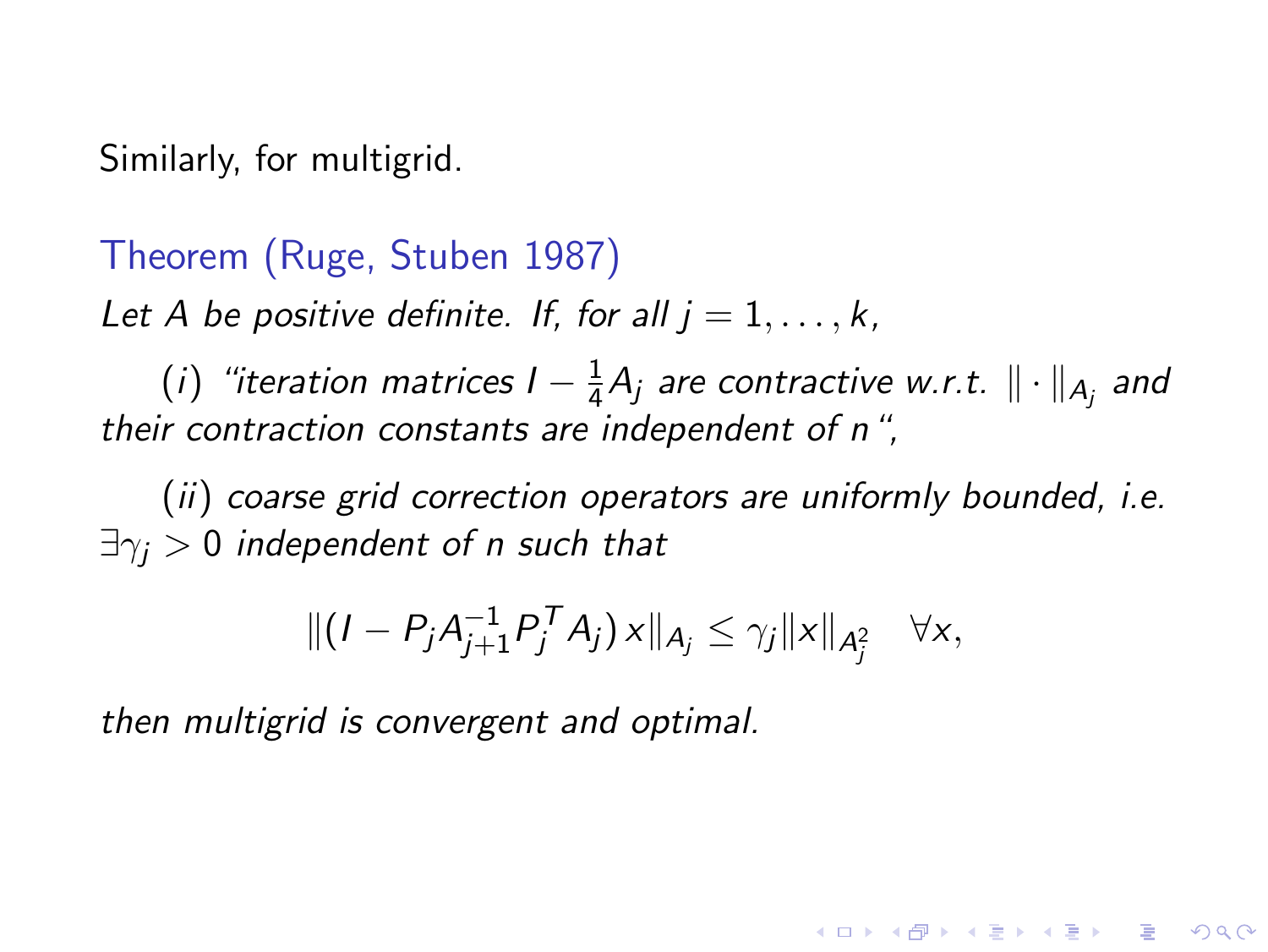(ii) After the Fourier transform and algebraic manipulations, it is left to show that  $\exists \gamma_i > 0$ ,  $j = 0, \ldots, k$ , independent of *n* and

$$
\sup_{x\in[0,2\pi)}\frac{|p(x+\pi)|^2f_j(x+\pi)}{\left(|p(x)|^2f_j(x)+|p(x+\pi)|^2f_j(x+\pi)\right)f_j(x)}\leq \gamma_j
$$

and

$$
\sup_{x\in[0,2\pi)}\frac{p(x)\overline{p(x+\pi)}}{|p(x)|^2f_j(x)+|p(x+\pi)|^2f_j(x+\pi)}\leq\gamma_j.
$$

#### The choice of  $p$ :

- For  $f_i(0) = 0$  choose p such that  $p(0) \neq 0$  and  $p(\pi) = 0$ .
- $\blacktriangleright$  To ensure  $f_i(0) = 0$  choose p to satisfy

$$
|p(x)|^2 + |p(x+\pi)|^2 > 0, \quad x \in [0, 2\pi).
$$

**A DIA K RIA K E A SA K H A K RIA K LE A SA CA**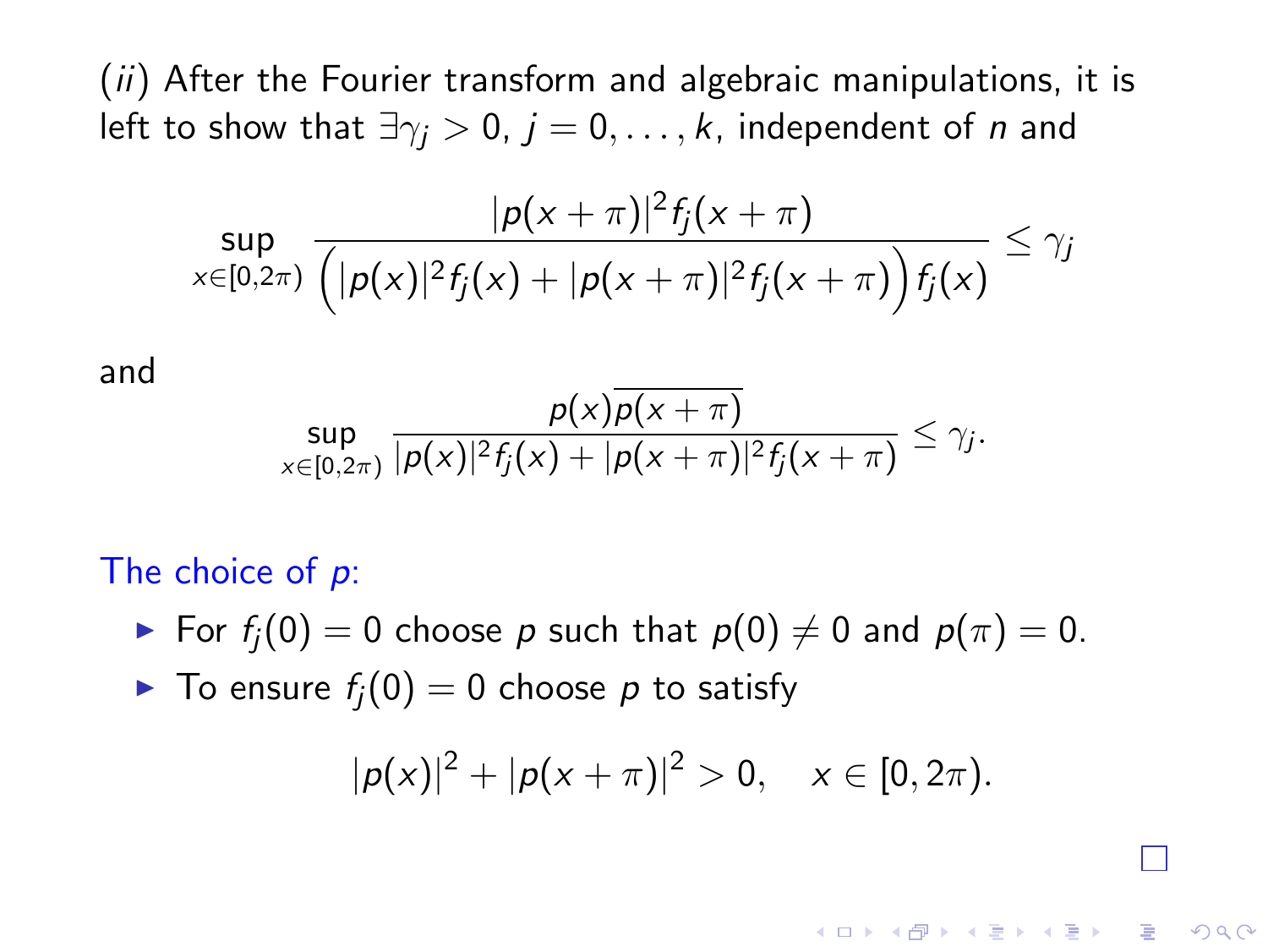#### What do coarse-to-fine operators  $P_i$  really do?



Good subdivision schemes (that define  $P_i$ ) improve the conditioning of

$$
A_j = P_j^T A_{j-1} P_j, \quad j = 1, \ldots, k.
$$

 $\overline{z}$  (  $\overline{z}$  )  $\overline{z}$  )  $\overline{z}$  )  $\overline{z}$  )  $\overline{z}$ 

 $2990$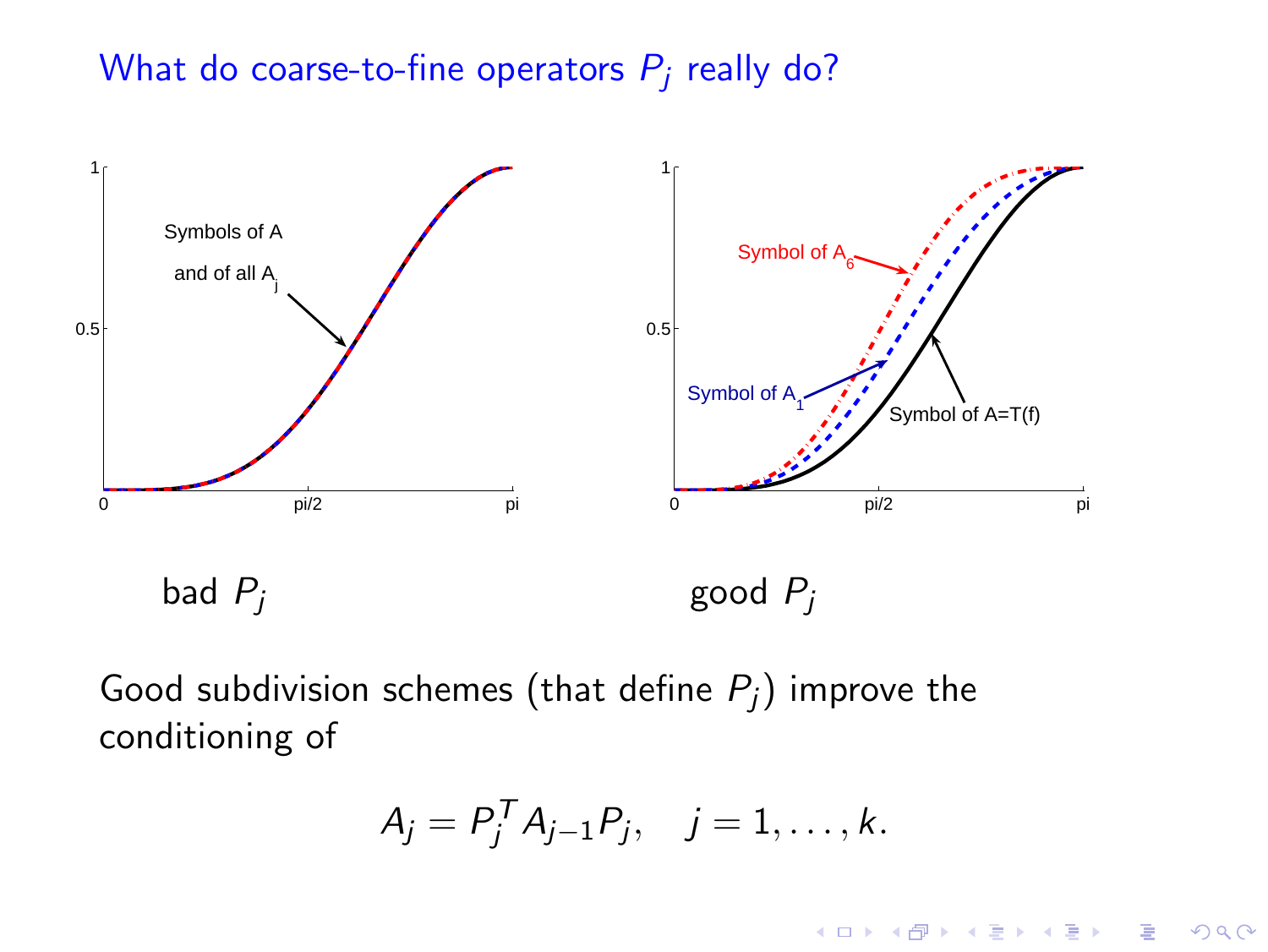#### What do coarse-to-fine operators  $P_i$  really do?



Good subdivision schemes remove the singularity at  $\pi$ 

$$
A_j = P_j^T A_{j-1} P_j, \quad j = 1, \ldots, k.
$$

 $4$  ロ )  $4$   $\overline{r}$  )  $4$   $\overline{z}$  )  $4$   $\overline{z}$  )

 $\equiv$ 

 $299$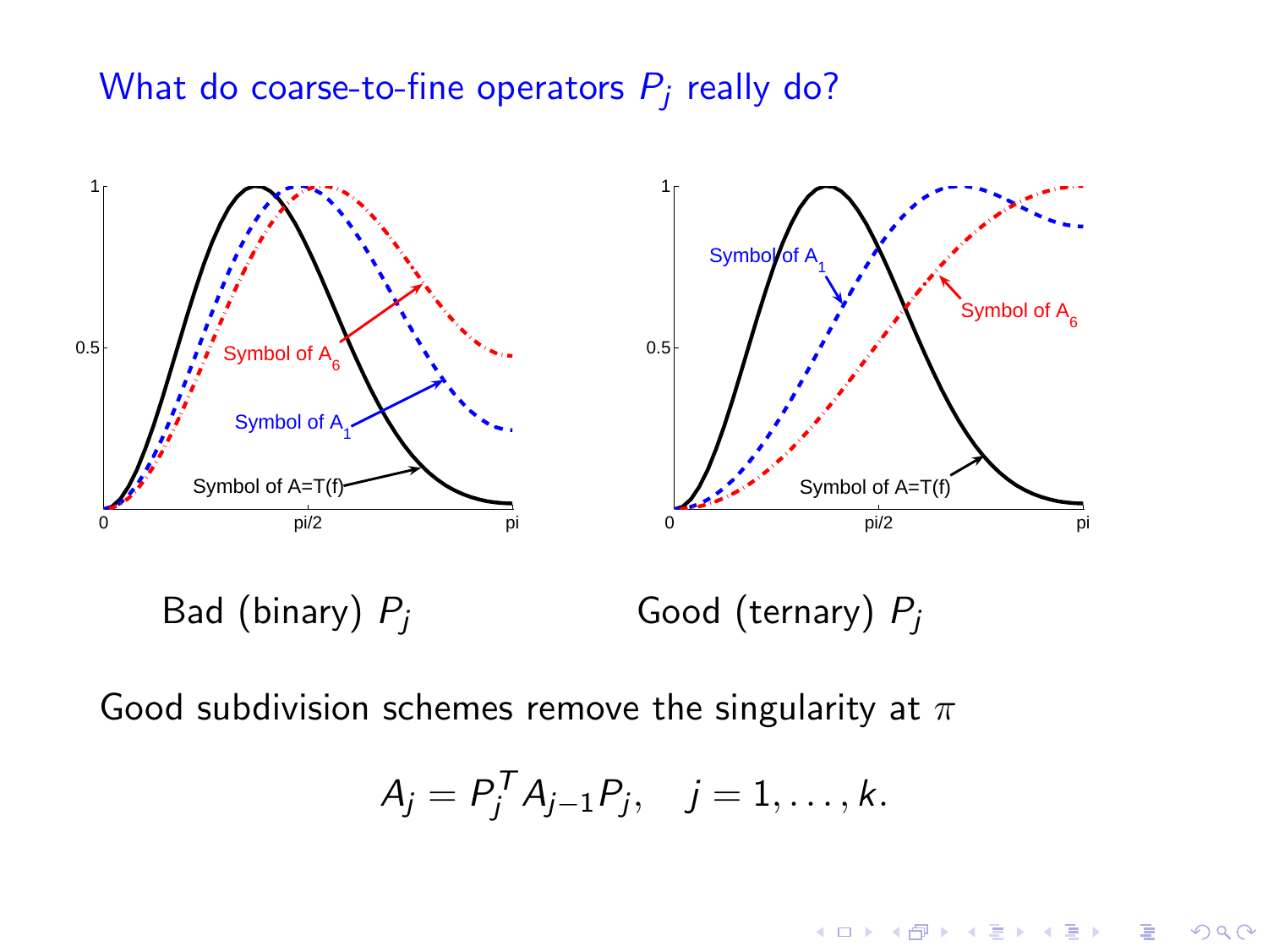## Summary:

- $\triangleright$  Algebraic properties of multivariate subdivision symbols influence convergence and optimality of multigrid for system matrices  $A = T(f)$ ,  $f(0) = 0$ .
- $\blacktriangleright$  The choice of associated dilation Matrix influences the conditioning of multigrid.
- $\blacktriangleright$  Still to do:
	- ▶ dual subdivision and face-centered discretizations of PDE's

**A DIA K RIA K E A SA K H A K RIA K LE A SA CA** 

- $\triangleright$  anisotropic dilations and semi-coarsening
- $\blacktriangleright$  . . . .